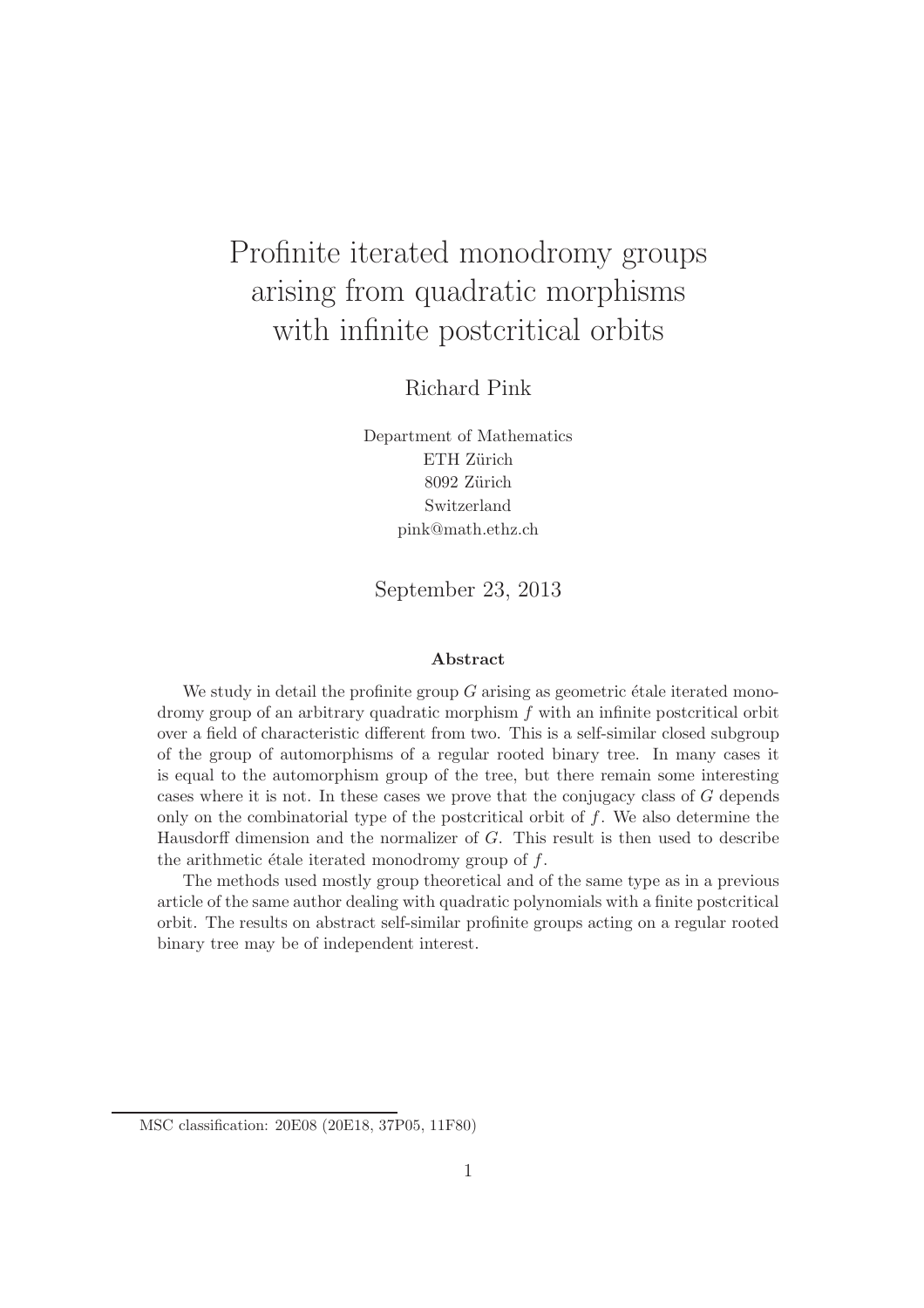# **Contents**

|                   | 0 Introduction                                          | $\overline{2}$ |  |
|-------------------|---------------------------------------------------------|----------------|--|
| 4   Infinite case |                                                         |                |  |
|                   | 4.1 Groups associated to infinite postcritical orbits 4 |                |  |
| 4.2               |                                                         | 8 <sup>8</sup> |  |
| 4.3               |                                                         | -9             |  |
|                   |                                                         | 11             |  |
|                   |                                                         | 12             |  |
| 46                |                                                         | 17             |  |
| 4.7               |                                                         | 19             |  |
| 4.8               |                                                         | 21             |  |
| 4.9               |                                                         | -23            |  |
| References        |                                                         | 25             |  |

## 0 Introduction

This article is a sequel to the article [6] by the same author. The situation is essentially the same as there, except that here we consider a quadratic morphism which is not necessarily a polynomial and assume that its postcritical orbit is infinite. We assume familiarity with Section 1 of [6], using the same setup and notation as there. For easier reference we envelop all the material of the present article in one Section 4.

So let f be a rational function of degree two in one variable, with coefficients in a field k of characteristic different from 2. Let  $\bar{k}$  be a separable closure of k, and let  $C \subset \mathbb{P}^1(\bar{k})$ denote the set of critical points of f. Let  $P := \overline{\bigcup_{n \geq 1}} f^n(C) \subset \mathbb{P}^1(\overline{k})$  denote the (strictly) postcritical orbit of  $f$ , which we now assume to be infinite. Let  $T$  be a regular rooted binary tree, and let  $\rho: \pi_1^{\text{\'et}}(\mathbb{P}_k^1 \setminus P) \to \text{Aut}(T)$  be the monodromy representation which describes the infinite tower of coverings  $\dots \longrightarrow \mathbb{P}_k^1$  $\xrightarrow{f} \mathbb{P}^1_k$  $\stackrel{f}{\longrightarrow} \mathbb{P}^1_k$ . Its image is called the arithmetic iterated monodromy group associated to  $f$ . We are also interested in the image  $G^{\text{geom}}$  of the subgroup  $\pi_1^{\text{\'et}}(\mathbb{P}^1_k \setminus P)$ , which is called the *geometric iterated monodromy group* associated to f. As in [6,  $\S 1.7$ ] the group  $G^{\text{geom}}$  is a pro-2-group which is topologically generated by elements  $b_p$  for all  $p \in P$ , where  $b_p$  is a generator of the image of some inertia group above p. Moreover, a product of the generators in some order converges to the identity element in Aut(T), and each generator  $b_p$  is conjugate under Aut(T) to

(0.1) 
$$
\begin{cases}\n\sigma & \text{if } p = f(c) \text{ for some } c \in C \setminus P, \\
(b_c, 1) \sigma & \text{if } p = f(c) \text{ for some } c \in C \cap P, \\
(b_q, 1) & \text{if } p = f(q) \text{ for a unique } q \in P \setminus C, \\
(b_q, b_{q'}) & \text{if } p = f(q) = f(q') \text{ for distinct } q, q' \in P \setminus C,\n\end{cases}
$$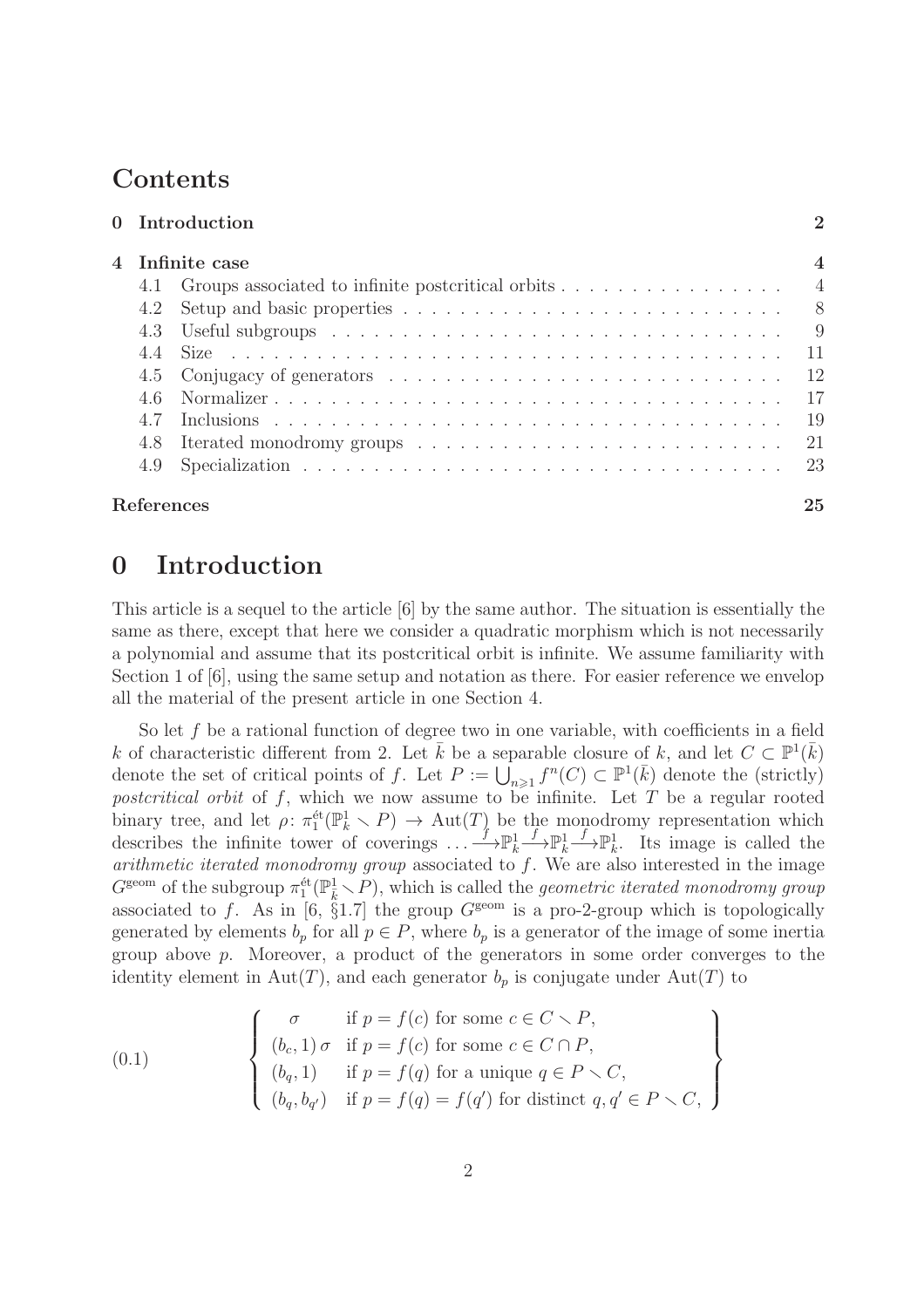see [6, Prop. 1.7.15] and (4.1.1). Again, all the results about  $G^{\text{geom}}$  in this article are purely algebraic consequences of these facts. Once we know  $G^{\text{geom}}$ , we describe its normalizer N and determine  $G^{\text{arith}}$  from the natural homomorphism  $\bar{\rho}$ : Gal( $\bar{k}/k$ ) →  $G^{\text{arith}}/G^{\text{geom}}$   $\subset$  $N/G^{\text{geom}}$  induced by  $\rho$ .

Let  $p_0$  and  $q_0$  denote the two critical points of f. Our main results are:

- If  $f^{r+1}(p_0) \neq f^{r+1}(q_0)$  for all  $r \geq 1$ , then  $G^{\text{geom}} = G^{\text{arith}} = \text{Aut}(T)$ : see Theorem 4.8.1 (a).
- Otherwise let  $r \geq 1$  be minimal with  $f^{r+1}(p_0) = f^{r+1}(q_0)$ . Then  $G^{\text{geom}}$  is conjugate under Aut(T) to a certain closed subgroup  $G(r)$  of Aut(T) that depends only on r and is defined by explicit recursively defined generators: see Theorem 4.8.1 (b).
- In either case the subgroup  $G^{\text{geom}} \subset \text{Aut}(T)$  up to conjugacy depends only on the combinatorial type of the postcritical orbit of f.
- In the second case we have  $G^{\text{arith}} = G^{\text{geom}}$  if  $p_0$  and  $q_0$  are defined over k, otherwise  $G<sup>arith</sup>$  is a certain extension of index 2 of  $G<sup>geom</sup>$  that we describe by an additional explicit generator: see Corollary 4.8.9.
- As a variant consider a finite extension k' of k and a point  $x' \in \mathbb{P}^1(k') \setminus P$ . Let  $G_{x'}$  denote the image of the Galois representation  $Gal(\bar{k}/k') \rightarrow Aut(T)$  describing the action on all preimages  $\prod_{n\geqslant 0} f^{-n}(x')$ . Then by general principles there exists an inclusion  $G_{x'} \subset wG^{\text{arith}}w^{-1}$  for some  $w \in \text{Aut}(T)$ , which in the second case above yields a nontrivial upper bound for  $G_{x'}$ .

The greater part of the article is a study of the abstractly defined group  $G(r) \subset Aut(T)$ mentioned above, which besides its direct consequences for  $G^{\text{geom}}$  is interesting in its own right. The methods used for this are standard finite and profinite group theory, and time and again the exploitation of the self-similarity properties of  $G(r)$  resulting from the recursion relations of its generators. Among other things:

- We show that the Hausdorff dimension of  $G(r)$  is  $1 2^{-r}$ : see Theorem 4.4.2.
- We prove a *semirigidity* property of the generators  $G(r)$ . Actually we show that for any collection of elements of  $Aut(T)$  satisfying certain weak recursion relations like those in  $(0.1)$  and whose infinite product is 1, on conjugating them by the same element of Aut $(T)$  we can make them all lie in  $G(r)$ , be conjugate to the standard generators of  $G(r)$  under  $G(r)$ , and topologically generate  $G(r)$ : see Theorem 4.5.1. This semirigidity is the key towards identifying  $G<sup>geom</sup>$ .
- We determine the normalizer  $N(r) \subset Aut(T)$  of  $G(r)$  and describe it using further explicit generators. We construct an isomorphism between  $N(r)/G(r)$  and a countably infinite product  $\mathbb{F}_2^{\infty}$  $\frac{\infty}{2}$  of copies of the cyclic group of order 2.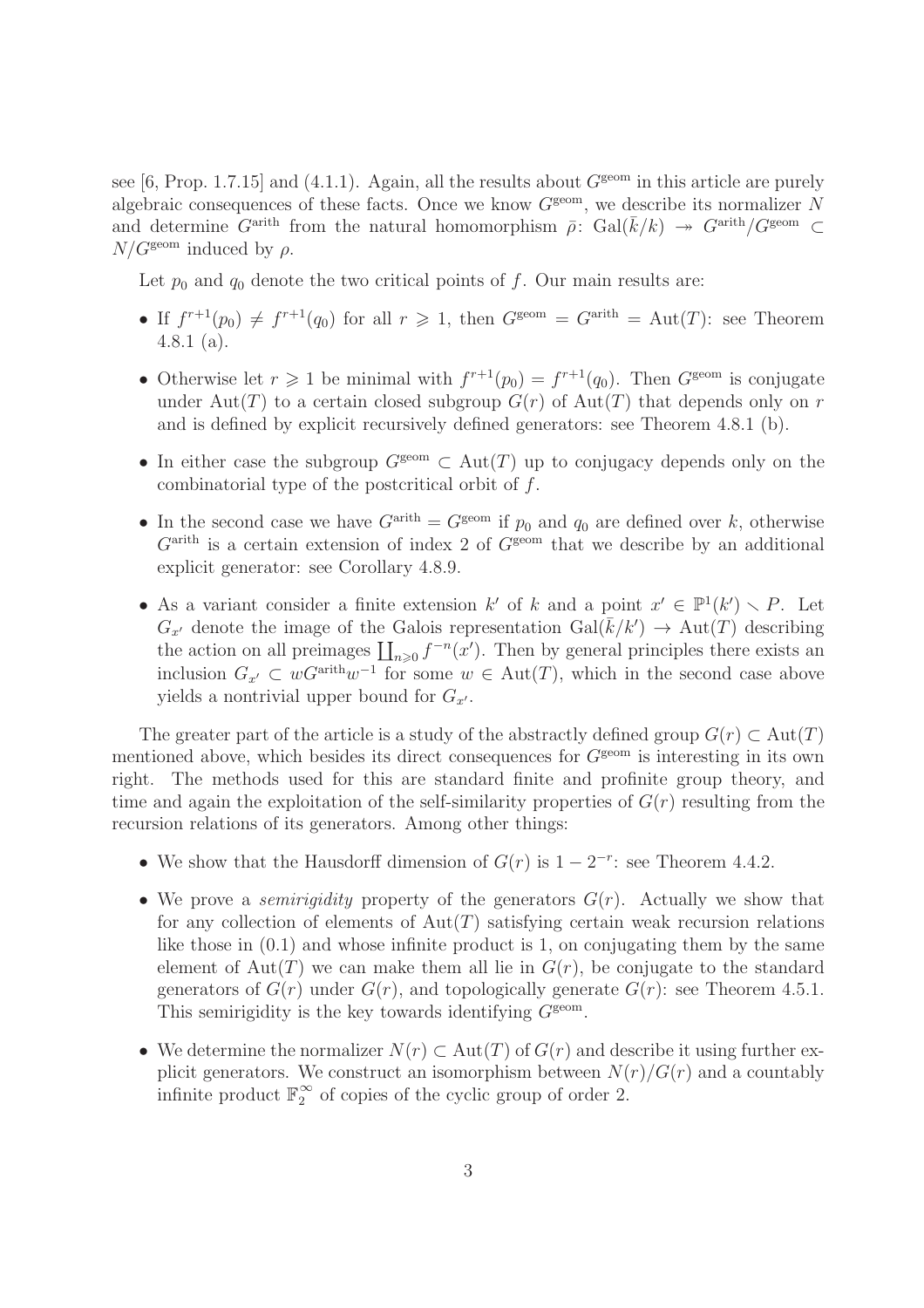• We determine all possible inclusions between the groups  $G(r)$  and  $N(r)$  for different values of r: see Subsection 4.7.

For relations with the existing literature, without any attempt at completeness, see, besides the references in [6], the paper by Jones-Manes [2] and the survey paper Jones [3].

## 4 Infinite case

Throughout this article we use the same notation and conventions as in Section 1 of [6]. In particular  $T$  is a fixed regular rooted binary tree, and its automorphism group is denoted  $W$ . The automorphism group of the truncation  $T_n$  of T at level n is denoted  $W_n$ . The symbol  $\sim$  always means conjugacy under W, while conjugacy under subgroups of W will always be expressed in words. We heavily rely on the fundamental construction principle for elements of W by recursion relations and the properties thereof explained in [6,  $\S1.4$ ]. There are natural sign homomorphisms  $sgn_n: W \to \{\pm 1\}$  for all  $n \geq 1$ : see [6, §1.5]. We also use the description of  $G^{\text{geom}}$  and  $G^{\text{arith}}$  and of generators of the former from [6, §1.7].

Subsections 4.1 through 4.7 deal with purely combinatorially defined closed subgroups of W whose generators satisy weak recursion relations motivated by the shape of an infinite postcritical orbit of a quadratic morphism. Subsection 4.1 covers the cases where the group turns out to be W. The other subsections until 4.7 analyze the remaining cases in much the same fashion as in [6]. The last two subsections 4.8 and 4.9 apply the preceding results to the actual geometric monodromy group  $G<sup>geom</sup>$  of a quadratic morphism and deduce some consequences for the associated arithmetic monodromy group  $G<sup>arith</sup>$ .

### 4.1 Groups associated to infinite postcritical orbits

Consider a set X with a map  $f: X \to X$ . Consider a subset  $C \subset X$  consisting of two distinct elements  $p_0$  and  $q_0$  which satisfy  $f(p_0) \neq f(q_0)$ . Assume that  $P := \bigcup_{n \geq 1} f^n(C) \subset X$ is infinite. In this subsection we study elements of  $W$  which satisfy the same kind of recursion relations and product relation that hold for the generators of the geometric monodromy group of a quadratic morphism with an infinite postcritical orbit  $P$ , but we do not assume that they come from an actual quadratic morphism.

Suppose that for every  $p \in P$  we are given an element  $b_p \in W$ . Let G denote the closure of the subgroup of W that is generated by the  $b_p$  for all  $p \in P$ . We call the elements  $b_p$ and the group G weakly of type  $(X, f, C)$  if for every  $p \in P$  we have

(4.1.1) 
$$
b_p \sim \left\{ \begin{array}{ll} \sigma & \text{if } p = f(c) \text{ for some } c \in C \setminus P, \\ (b_c, 1) \sigma & \text{if } p = f(c) \text{ for some } c \in C \cap P, \\ (b_q, 1) & \text{if } p = f(q) \text{ for a unique } q \in P \setminus C, \\ (b_q, b_{q'}) & \text{if } p = f(q) = f(q') \text{ for distinct } q, q' \in P \setminus C. \end{array} \right\}
$$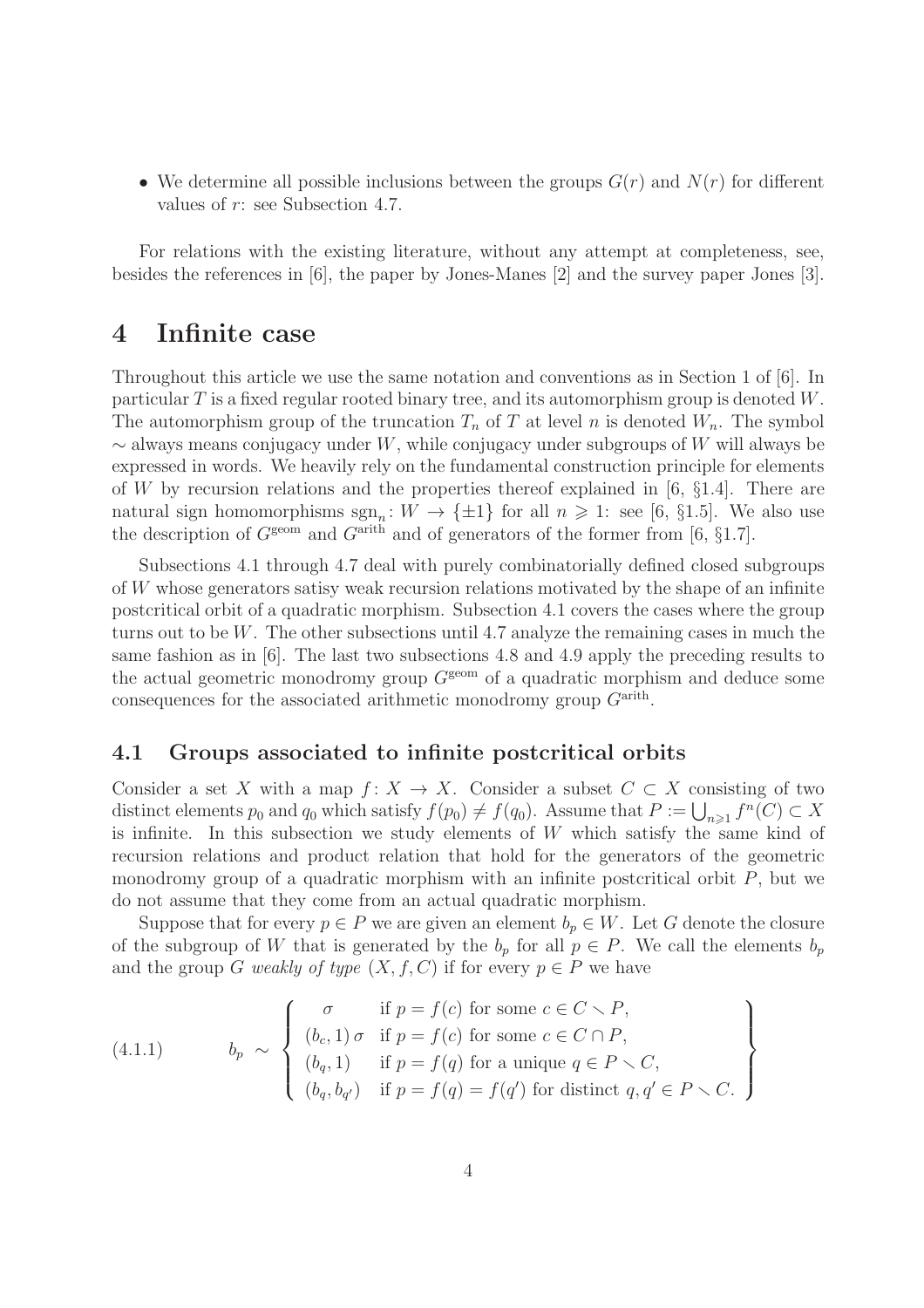We call the elements  $b_p$  and the group G strongly of type  $(X, f, C)$  if, in addition, the infinite product of all  $b_p$  in some order converges to the identity element of W. The main content of this article is a study of all groups that are strongly of type  $(X, f, C)$ .

For this we first classify the combinatorial possibilities for  $P$  together with the map  $P \to P$  induced by f. Abbreviate  $p_n := f^n(p_0)$  and  $q_n := f^n(q_0)$  for all  $n \geq 1$ .

Proposition 4.1.2 We have precisely one of the following cases:

- (a) The elements  $p_1, p_2, \ldots$  and  $q_1, q_2, \ldots$  are all distinct.
- (b) The elements  $p_1, p_2, \ldots$  and  $q_1, \ldots, q_r$  are all distinct, and  $q_{r+1} = q_{s+1}$ , for unique indices  $r > s \geqslant 0$ .
- (b') Same as (b) with the  $p_n$  and  $q_n$  interchanged.
- (c) The elements  $p_1, p_2, \ldots$  and  $q_1, \ldots, q_s$  are all distinct, and  $p_{r+1} = q_{s+1}$ , for unique indices  $r, s \geqslant 0$  which are not both 0.

**Proof.** If the elements  $q_1, q_2, \ldots$  are not all distinct, there exists a relation of the form  $q_{r+1} = q_{s+1}$  for some  $r > s \geq 0$ . Then  $q_{r+i} = q_{s+i}$  for all  $i \geq 1$ , and so  $\{q_1, q_2, ...\} =$  $\{q_1, \ldots, q_r\}$  is finite. The same remark applies with  $p_n$  in place of  $q_n$ . Since P is infinite, this cannot occur for both the  $p_n$  and the  $q_n$ . After possibly interchanging  $p_0$  with  $q_0$ , which interchanges the cases (b) and (b'), we may thus without loss of generality assume that the elements  $p_1, p_2, \ldots$  are all distinct.

Suppose in addition that the elements  $q_1, q_2, \ldots$  are all distinct from  $p_1, p_2, \ldots$  If they are also distinct from each other, we have the case (a). Otherwise there exists a unique smallest  $r \geq 1$  such that  $q_{r+1} = q_{s+1}$  for some s satisfying  $r > s \geq 0$ . Then the elements  $q_1, \ldots, q_r$  are distinct and s is unique, so we have the case (b).

Suppose now that the elements  $q_1, q_2, \ldots$  are not all distinct from  $p_1, p_2, \ldots$ . Then there exists a unique smallest  $s \geq 0$  such that  $q_{s+1} = p_{r+1}$  for some  $r \geq 0$ . This r is then also unique. Moreover, any relation of the form  $q_i = q_j$  for  $1 \leq i \leq j \leq s$  would imply that  $p_{r+i} = q_{s+i} = q_{s+j} = p_{r+j}$ , contradicting the assumption that the elements  $p_1, p_2, \ldots$  are distinct. Thus the elements  $q_1, \ldots, q_s$  are all distinct and distinct from  $p_1, p_2, \ldots$  Finally, since by assumption  $p_1 \neq q_1$ , we cannot have  $r = s = 0$ . Thus we have the case (c).  $\Box$ 

Here is a graphic depiction in the respective cases of the set P, where the map  $P \to P$ induced by f is represented by arrows, and the 'entry points'  $p_1$  and  $q_1$  are specially marked:

Case (a)

| $p_1$ $p_2$ $p_3$ | $\textcircled{\scriptsize{\bullet}} \longrightarrow \textcirc \longrightarrow \textcirc \longrightarrow \cdots$ |
|-------------------|-----------------------------------------------------------------------------------------------------------------|
|                   | $q_1 \, q_2 \, q_3$<br>$\left(\bullet\right)\longrightarrow\bullet\longrightarrow\bullet\longrightarrow\cdots$  |

Case (b) with 
$$
r > s \geqslant 0
$$

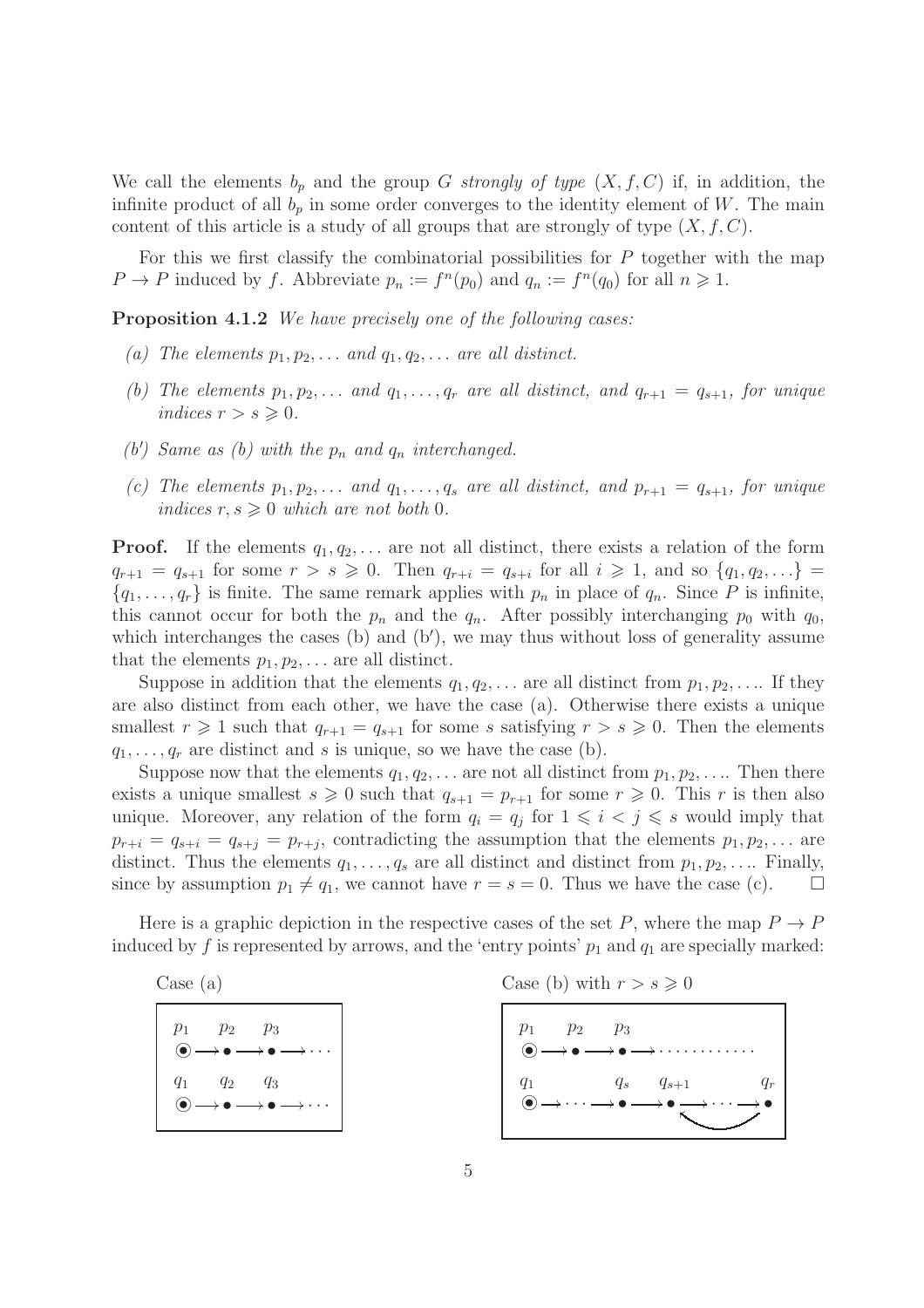

In most cases any group of type  $(X, f, C)$  is equal to W. Namely:

**Proposition 4.1.3** In the cases (a) and (b) and (b') of Proposition 4.1.2, any group that is weakly of type  $(X, f, C)$  is equal to W.

**Proof.** By symmetry the case (b') reduces to the case (b). In the cases (a) and (b) the elements  $p_1, p_2, \ldots$  are all distinct and not of the form  $f(q_i)$  for any  $i \geq 0$ . Thus the relations (4.1.1) imply that

$$
\left\{\n \begin{array}{l}\n b_{p_1} \sim \sigma \quad \text{and} \\
 b_{p_i} \sim (b_{p_{i-1}}, 1) \quad \text{for all } i > 1.\n \end{array}\n\right\}
$$

As signs are invariant under conjugation, it follows that  $sgn_1(b_{p_1}) = -1$  and  $sgn_n(b_{p_1}) =$  $sgn_1(b_{p_i}) = 1$  and  $sgn_n(b_{p_i}) = sgn_{n-1}(b_{p_{i-1}})$  for all  $n, i > 1$ . By induction this implies that

$$
sgn_n(b_{p_i}) = (-1)^{\delta_{n,i}} \quad \text{(Kronecker delta)}
$$

for all  $n, i \geq 1$ . With [6, Prop. 1.5.6 (b)] we conclude that  $G = W$ .

**Proposition 4.1.4** In the case (c) of Proposition 4.1.2 with  $r \neq s$ , any group that is weakly of type  $(X, f, C)$  is equal to W.

**Proof.** By symmetry we may without loss of generality assume that  $r > s$ . Then the relations (4.1.1) imply that

$$
\begin{cases}\n b_{p_1} & \sim \sigma \\
 b_{p_i} & \sim (b_{p_{i-1}}, 1) \quad \text{for all } i > 1 \text{ with } i \neq r+1, \\
 b_{p_{r+1}} & \sim (b_{p_r}, 1) \sigma \quad \text{if } s = 0, \\
 b_{p_{r+1}} & \sim (b_{p_r}, b_{q_s}) \quad \text{if } s > 0, \\
 b_{q_1} & \sim \sigma \quad \text{if } s > 0, \\
 b_{q_j} & \sim (b_{q_{j-1}}, 1) \quad \text{for all } 1 < j \leq s.\n\end{cases}
$$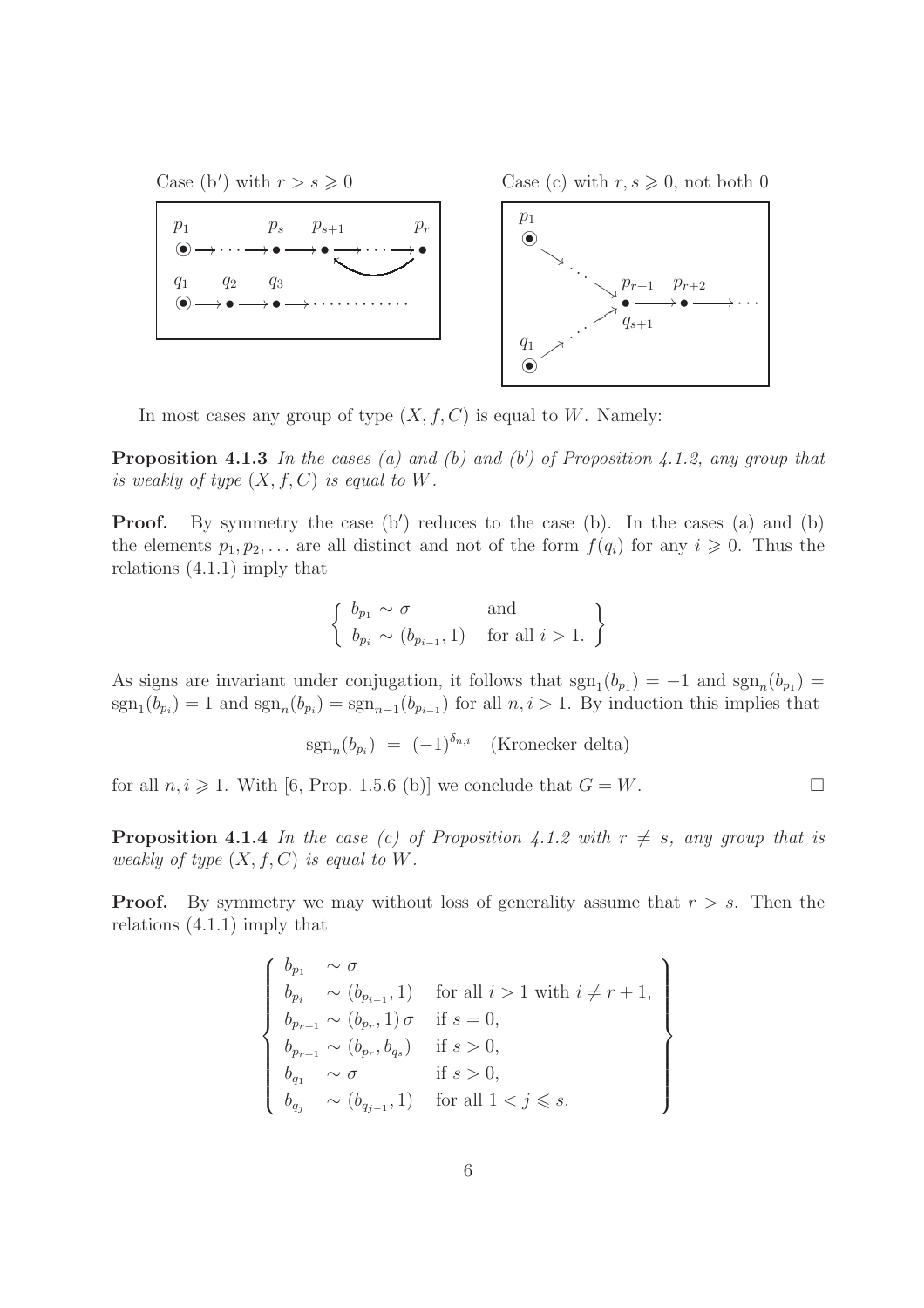As in the proof of Proposition 4.1.3 we deduce from this by induction that for all  $n \geq 1$ 

$$
sgn_n(b_{p_i}) = (-1)^{\delta_{n,i}} \text{ for all } 1 \leq i \leq r \text{, and}
$$
  

$$
sgn_n(b_{q_j}) = (-1)^{\delta_{n,j}} \text{ for all } 1 \leq j \leq s.
$$

Moreover we claim that for all  $n \geq 1$  and all  $i \geq r + 1$  we have

$$
sgn_n(b_{p_i}) = (-1)^{\delta_{n,i} + \delta_{n,i-r+s}}.
$$

Indeed, for  $i = r + 1$  one sees this by going doggedly through all the possible cases, which we leave to the persistent reader. For  $i > r + 1$  it follows easily by induction using the fact that  $b_{p_i} \sim (b_{p_{i-1}}, 1)$ .

Now define elements  $c_i \in G$  for all  $i \geq 1$  by setting recursively

$$
c_i := \begin{cases} b_{p_i} & \text{if } i \leq r, \\ b_{p_i} c_{i-r+s} & \text{if } i > r. \end{cases}
$$

Using the above formulas for all  $sgn_n(b_{p_i})$ , by induction on i one easily shows that

$$
sgn_n(c_i) = (-1)^{\delta_{n,i}}
$$

for all  $n, i \geq 1$ . With [6, Prop. 1.5.6 (b)] we conclude that  $G = W$ .

The only remaining case is the case (c) of Proposition 4.1.2 with  $r = s \geq 1$ . In this case the relations (4.1.1) are equivalent to

(4.1.5) 
$$
\begin{Bmatrix} b_{p_1} & \sim \sigma \\ b_{p_i} & \sim (b_{p_{i-1}}, 1) & \text{for all } i > 1 \text{ with } i \neq r+1, \\ b_{p_{r+1}} & \sim (b_{p_r}, b_{q_r}) \\ b_{q_1} & \sim \sigma \\ b_{q_j} & \sim (b_{q_{j-1}}, 1) & \text{for all } 1 < j \leq r. \end{Bmatrix}
$$

We will not say anything about groups which are only weakly of this type, because without the product relation for the generators they do not seem rigid enough. In the following subsections we will first study a single group that is strongly of this type, then we will show that any other is conjugate to it, and then we will study the chosen group some more. By combining Propositions 4.1.3 and 4.1.4 with Theorem 4.5.1 below we obtain:

**Theorem 4.1.6** All subgroups which are strongly of type  $(X, f, C)$  are conjugate under W.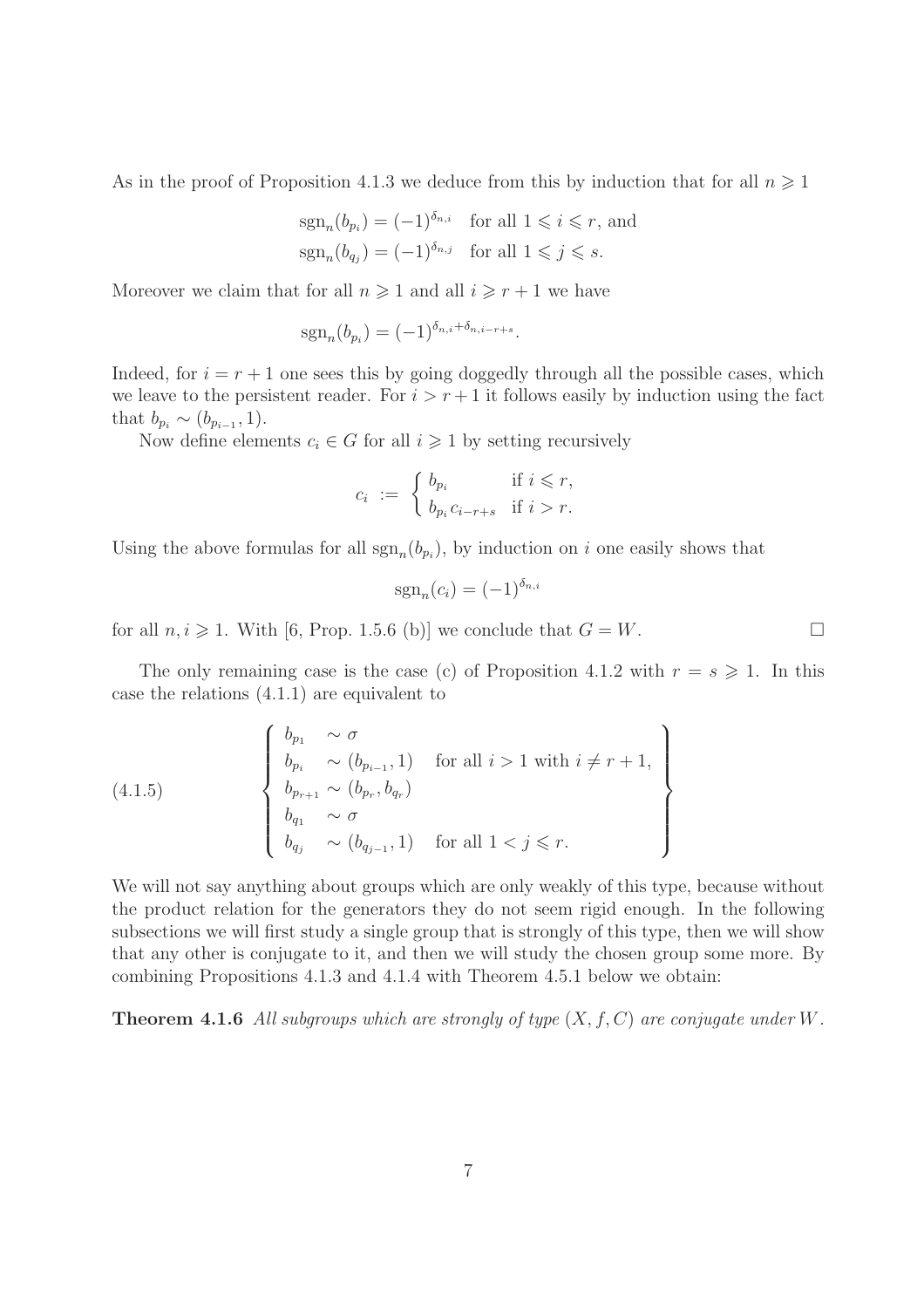#### 4.2 Setup and basic properties

Consider an integer  $r \geq 1$ . Using [6, Prop. 1.4.1] we define elements  $a_1, a_2, \ldots \in W$  and  $b_1, \ldots, b_r \in W$  by the recursion relations

(4.2.1) 
$$
\begin{cases} a_1 = \sigma \\ a_{r+1} = (a_r, b_r) \\ a_i = (a_{i-1}, 1) \\ b_1 = (b_r, b_r^{-1}) \sigma \\ b_j = (b_r b_{j-1} b_r^{-1}, 1) \quad \text{for all } 1 < j \leq r. \end{cases}
$$

Let  $G(r)$  denote the closure of the subgroup generated by all these elements. Since r will be fixed until the end of Subsection 4.6, we abbreviate  $G := G(r)$  until then.

**Proposition 4.2.2** (a) Every generator  $a_i$  and  $b_j$  has order 2.

(b) For all  $i > n \geqslant 0$  we have  $a_i |_{T_n} = 1$ , and for all  $r \geqslant j > n \geqslant 0$  we have  $b_j |_{T_n} = 1$ .

**Proof.** For  $a_1$  and  $b_1$  both statements follow directly from the recursion relations (4.2.1), for the other generators they follow by induction on i and j.

**Proposition 4.2.3** We have  $b_1 \cdots b_r = a_1 a_2 a_3 \cdots$ .

Proof. Proposition 4.2.2 (b) implies that the infinite product on the right hand side converges in W. Using the recursion relations (4.2.1) and the fact that  $b_r^{-1} = b_r$  we calculate

$$
\alpha := a_1 a_2 a_3 \cdots = \sigma (a_1, 1) \cdots (a_{r-1}, 1) (a_r, b_r) (a_{r+1}, 1) (a_{r+2}, 1) \cdots
$$
  
\n
$$
= \sigma (a_1 \cdots a_{r-1} a_r a_{r+1} a_{r+2} \cdots, b_r)
$$
  
\n
$$
= \sigma (\alpha, b_r)
$$
 and  
\n
$$
\beta := b_1 \cdots b_r = (b_r, b_r^{-1}) \sigma (b_r b_1 b_r^{-1}, 1) \cdots (b_r b_{r-1} b_r^{-1}, 1)
$$
  
\n
$$
= \sigma (b_r^{-1}, b_r) (b_r b_1 \cdots b_{r-1} b_r^{-1}, 1)
$$
  
\n
$$
= \sigma (b_1 \cdots b_{r-1} b_r^{-1}, b_r)
$$
  
\n
$$
= \sigma (\beta, b_r).
$$

Thus

$$
\gamma := \alpha^{-1}\beta = (\alpha^{-1}, b_r^{-1}) \sigma^{-1} \sigma (\beta, b_r) = (\alpha^{-1}\beta, 1) = (\gamma, 1).
$$

By [6, Prop. 1.4.2] it follows that  $\gamma = 1$  and hence  $\beta = \alpha$ , as desired.

**Proposition 4.2.4** The generators  $a_i$  and  $b_j$  and the group G are strongly of the type (c) of Proposition 4.1.2 with  $s = r$ .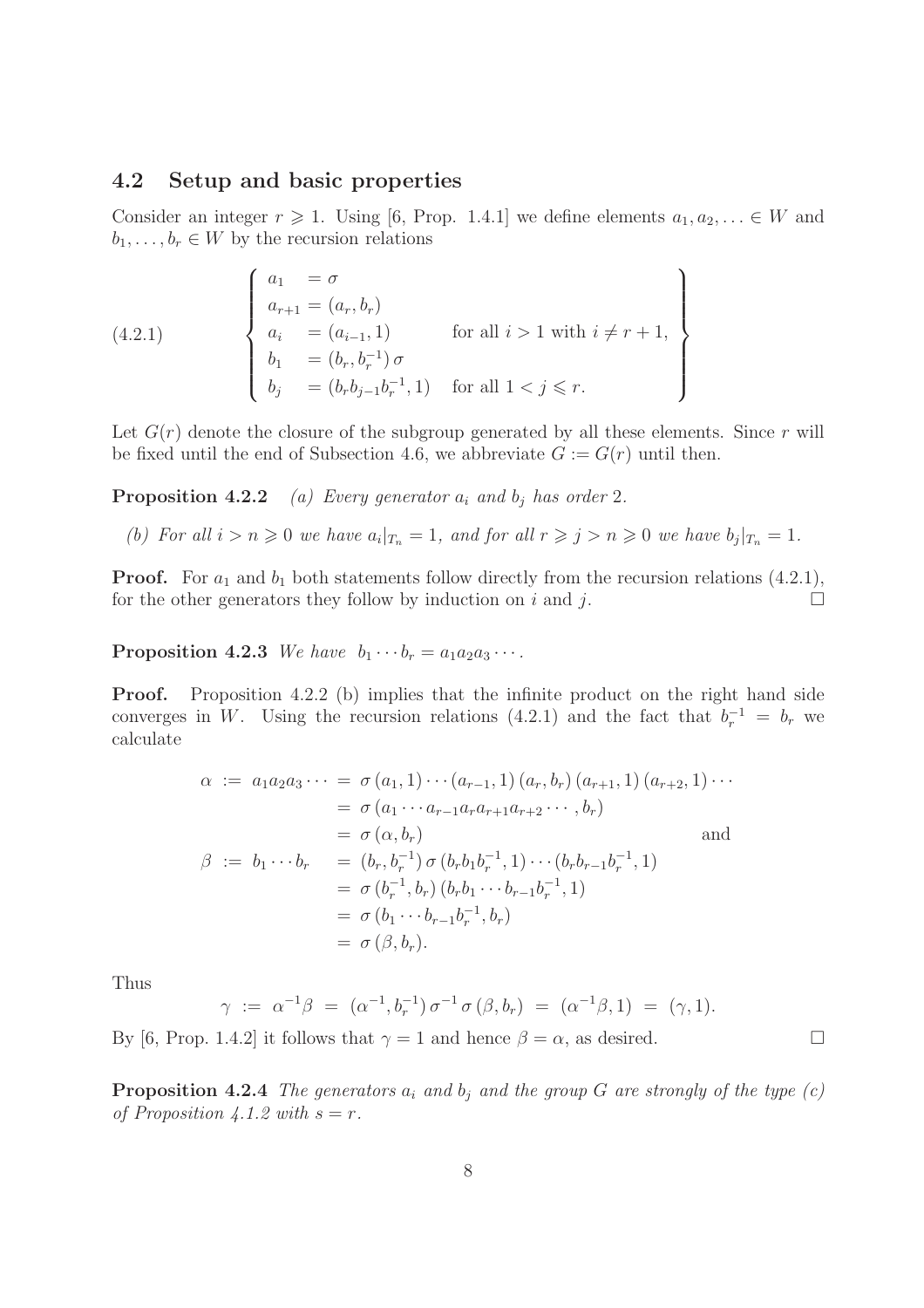**Proof.** Comparison of  $(4.2.1)$  with  $(4.1.5)$  shows that the generators  $a_i$  and  $b_j$ , though renamed, are weakly of this type. On the other hand, since all  $b_i$  have order 2, the equation in Proposition 4.2.3 is equivalent to  $b_r \cdots b_1 a_1 a_2 a_3 \cdots = 1$ . Thus the generators and hence the group G are strongly of the required type.  $\Box$ 

It turns out that the recursion relations (4.2.1) are only one choice among many yielding a group that is strongly of the above type. In Subsection 4.5 we will show any other choice yields a group which is conjugate to G.

**Proposition 4.2.5** For all  $n, i \geq 1$  we have

$$
\begin{cases}\n\operatorname{sgn}_n(a_i) = \operatorname{sgn}_n(b_i) = -1 & \text{if } n = i \leq r, \\
\operatorname{sgn}_n(a_i) = \operatorname{sgn}_n(b_i) = 1 & \text{if } n \neq i \leq r, \\
\operatorname{sgn}_n(a_i) = 1 & \text{if } i > r.\n\end{cases}
$$

**Proof.** The recursion relations (4.2.1) imply this directly if  $n = 1$  or  $i = 1$ . If  $n > 1$ and  $1 < i \leq r$ , they show that  $sgn_n(a_i) = sgn_{n-1}(a_{i-1})$  and  $sgn_n(b_i) = sgn_{n-1}(b_{i-1})$ , so the desired equations for all  $i \leq r$  follow by induction. In particular, this shows that  $sgn_n(a_r) = sgn_n(b_r)$  for all  $n \geq 1$ . Thus the recursion relation implies that  $sgn_n(a_{r+1}) =$  $sgn_n((a_r, b_r)) = 1$  for all  $n \geq 1$ . By induction this in turn implies that  $sgn_n(a_i) = 1$ whenever  $i \geqslant r + 1$ , and we are done.

**Proposition 4.2.6** For any  $n \geq 0$  we have  $G_n = W_n$  if and only if  $n \leq r$ .

**Proof.** Direct consequence of [6, Prop. 1.5.6 (a)] and Proposition 4.2.5.

### 4.3 Useful subgroups

First we consider the subgroup of index 2 which acts trivially on level 1:

$$
(4.3.1) \tG1 := G \cap (W \times W).
$$

Let  $pr_1$  and  $pr_2$ :  $W \times W \rightarrow W$  denote the two projections. We have the following selfsimilarity properties:

Proposition 4.3.2 (a)  $G \subset (G \times G) \rtimes \langle \sigma \rangle$ .

(b) 
$$
G^1 \subset G \times G
$$
.

(c)  $pr_1(G^1) = pr_2(G^1) = G.$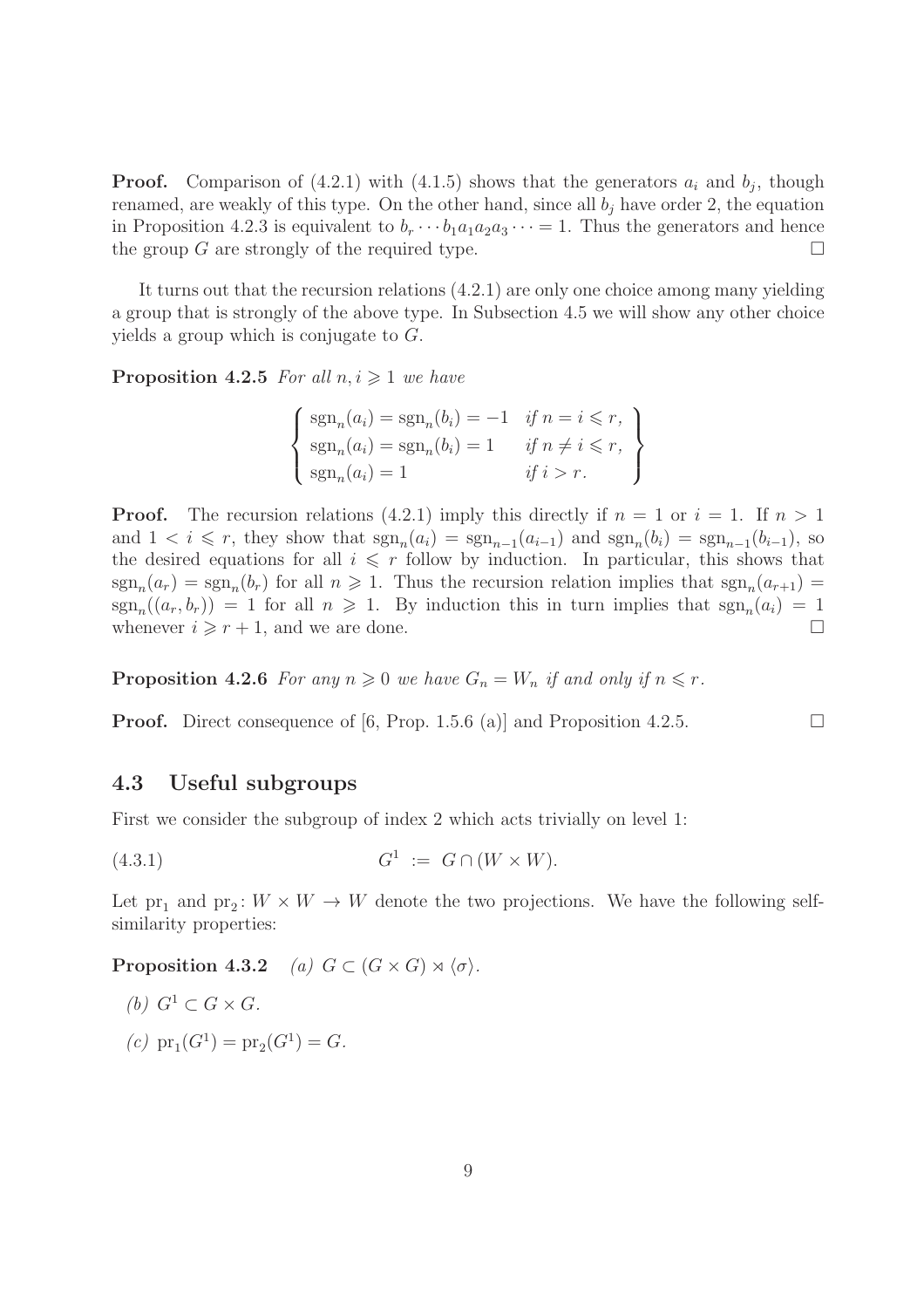**Proof.** By the recursion relations (4.2.1), the generators of G lie in  $(G \times G) \rtimes \langle \sigma \rangle$ , hence so does  $G$ , proving (a). Also, (a) directly implies (b).

By (4.2.1) the subgroup  $G^1$  contains the elements  $(a_{i-1}, 1)$  for all  $i > 1$  with  $i \neq r + 1$ , or equivalently the elements  $(a_i, 1)$  for all  $i \geq 1$  with  $i \neq r$ . Since  $G^1$  also contains  $(a_r, b_r)$ , it follows that  $pr_1(G^1)$  contains  $a_i$  for all  $i \geqslant 1$ . Similarly, since  $G^1$  contains the elements  $(b_r b_{j-1} b_r^{-1}, 1)$  for all  $1 < j \leq r$ , it follows that  $pr_1(G<sup>1</sup>)$  contains  $b_r b_j b_r^{-1}$  for all  $1 \leq j < r$ . But  $G^1$  also contains the element  $b_1a_1 = (b_r, b_r^{-1})$ ; hence  $pr_1(G^1)$  contains  $b_r$ . Thus it contains  $b_j$  for all  $1 \leqslant j \leqslant r$ , and is therefore equal to G.

Finally, conjugation by the element  $a_1 = \sigma \in G$  interchanges the two factors of  $W \times W$ and normalizes  $G^1$ ; hence also  $pr_2(G^1) = G$ , proving (c).

#### **Proposition 4.3.3** The group G acts transitively on the level n of T for every  $n \geq 1$ .

**Proof.** As G contains  $a_1 = \sigma$ , it acts transitively on level 1. If it acts transitively on level n, Proposition 4.3.2 (c) implies that  $G<sup>1</sup>$  acts transitively on the subset of level  $n + 1$ lying over any fixed vertex of level 1. As G permutes the level 1 transitively, it follows that G acts transitively on level  $n + 1$ . Thus the proposition follows by induction.

Next we consider the following normal subgroup of G:

(4.3.4) 
$$
H := \left\{ \begin{array}{ll} \text{closure of the subgroup generated by all } G\text{-conjugates} \\ \text{of } a_i \text{ for all } i \neq r, \text{ of } b_j \text{ for all } j < r, \text{ and of } a_r b_r. \end{array} \right\}
$$

Proposition 4.3.5 We have:

(a) 
$$
H = \text{Ker}(\text{sgn}_r |_G),
$$
  
(b)  $G = H \rtimes \langle b_r \rangle,$ 

$$
(c) G = (H \times H) \rtimes (\langle (b_r, b_r) \rangle \times \langle \sigma \rangle),
$$

(d) 
$$
G^1 = (H \times H) \rtimes \langle (b_r, b_r) \rangle
$$
,

where  $\langle b_r \rangle$  and  $\langle (b_r, b_r) \rangle$  and  $\langle \sigma \rangle$  are cyclic groups of order 2.

**Proof.** As  $b_r$  is an element of order 2 with  $\text{sgn}_r(b_r) = -1$ , we have  $G = \text{Ker}(\text{sgn}_r|_G) \rtimes \langle b_r \rangle$ . The results on signs in Proposition 4.2.5 also show that all generators of  $H$ , and hence H as well, are contained in  $\text{Ker}(\text{sgn}_r|_G)$ . On the other hand the definitions of G and H imply that the factor group  $G/H$  is topologically generated by the image of  $b_r$ . Therefore  $[G:H] \leq 2$ , which together leaves only the possibility  $H = \text{Ker}(\text{sgn}_r|_G)$ . This proves (a) and at the same time (b).

Next consider the subgroup  $H' := \{x \in G \mid (x, 1) \in G\}$ . For any  $u \in G$ , by Proposition 4.3.2 (c) there exists  $v \in G$  such that  $(u, v) \in G$ . For any  $x \in H'$  we then have  $(uxu^{-1}, 1) =$  $(u, v)(x, 1)(u, v)^{-1} \in G$  and hence  $uxu^{-1} \in H'$ . Thus H' is a normal subgroup of G.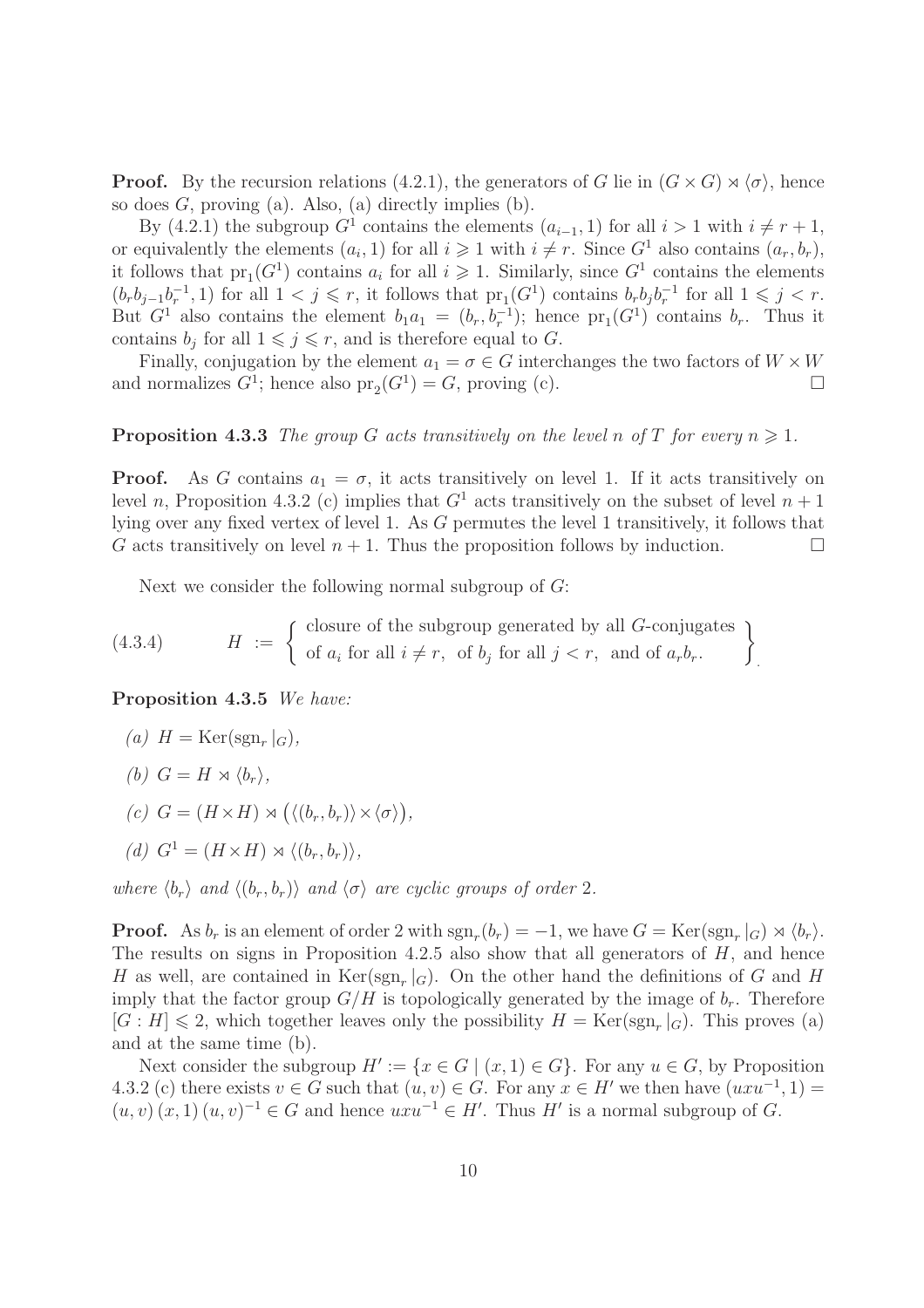By (4.2.1) the subgroup  $G^1$  contains the elements  $(a_{i-1}, 1)$  for all  $i > 1$  with  $i \neq r + 1$ , that is to say, the elements  $(a_i, 1)$  for all  $i \geq 1$  with  $i \neq r$ . Similarly  $G^1$  contains the elements  $(b_r b_j b_r^{-1}, 1)$  for all  $1 \leq j < r$ . It also contains the element  $a_{r+1}b_1 a_1 = (a_r, b_r) (b_r, b_r^{-1}) \sigma \sigma =$  $(a_r b_r, 1)$ . Thus H' contains the elements  $a_i$  for all  $i \neq r$  and  $b_r b_j b_r^{-1}$  for all  $j < r$  and  $a_r b_r$ . As  $H'$  is normal in  $G$ , it thus contains all generators of  $H$  and therefore  $H$  itself. This shows that  $H \times 1 \subset G$ .

Since H is normal in G, Proposition 4.3.2 (c) implies in the same way as above that  $H \times 1$  is normal in  $G<sup>1</sup>$ . As its conjugate by  $a_1 = \sigma$  is  $1 \times H$ , it follows that  $H \times H$  is a normal subgroup of G.

Moreover (4.2.1) shows that  $H \times H$  contains all generators  $a_i, b_j$  of G except  $a_1, b_1, a_{r+1}$ . Thus the factor group  $G/(H \times H)$  is topologically generated by the images of  $a_1, b_1, a_{r+1}$ . By the product relation from Proposition 4.2.3 we can drop  $a_{r+1}$  and deduce that  $G/(H \times H)$ is topologically generated by the images of  $a_1 = \sigma$  and  $b_1 a_1 = (b_r, b_r^{-1}) \sigma \sigma = (b_r, b_r)$  alone. As these two elements commute and have order 2, it follows that  $G$  is the almost semidirect product  $G = (H \times H) \cdot (\langle (b_r, b_r) \rangle \times \langle \sigma \rangle)$ . Intersecting with  $W \times W$  we deduce that  $G^1$  is the almost semidirect product  $G^1 = (H \times H) \cdot \langle (b_r, b_r) \rangle$ . But since  $b_r \notin H$  by (b), this almost semidirect product is a true semidirect product, proving (d). Since  $\sigma \notin G^1$ , this in turn implies (c), and the proposition is proved.  $\square$ 

We will also need an analogue of Proposition 4.3.5 on finite levels. For any subgroup  $X \subset W$  we let  $X_n$  denote its image in  $W_n$ .

**Proposition 4.3.6** For all  $n \geq r$  we have

- (a)  $b_r|_{T_n} \notin H_n$ ,
- (b)  $G_n = H_n \rtimes \langle b_r |_{T_n} \rangle,$
- (c)  $G_{n+1} = (H_n \times H_n) \rtimes (\langle (b_r |_{T_n}, b_r |_{T_n}) \rangle \times \langle \sigma \rangle),$  and
- (d)  $G_{n+1}^1 = (H_n \times H_n) \rtimes \langle (b_r |_{T_n}, b_r |_{T_n}) \rangle$ ,

where  $\langle b_r|_{T_n}$  and  $\langle (b_r|_{T_n}, b_r|_{T_n}) \rangle$  and  $\langle \sigma \rangle \subset W_{n+1}$  are cyclic groups of order 2.

**Proof.** For all  $n \geq r$  the homomorphism  $sgn_r$  factors through a homomorphism  $W_n \to$  $\{\pm 1\}$ . Proposition 4.3.5 (a) implies that the latter is trivial on  $H_n$ , but nontrivial on  $b_r|_{T_n}$ . This implies (a). The remaining assertions follow from (a) and the corresponding assertions in 4.3.5.

### 4.4 Size

**Proposition 4.4.1** For all  $n \geq 0$  we have

$$
\log_2|G_n| = \begin{cases} 2^n - 1 & \text{if } n \leq r, \\ 2^n - 2^{n-r} & \text{if } n \geq r. \end{cases}
$$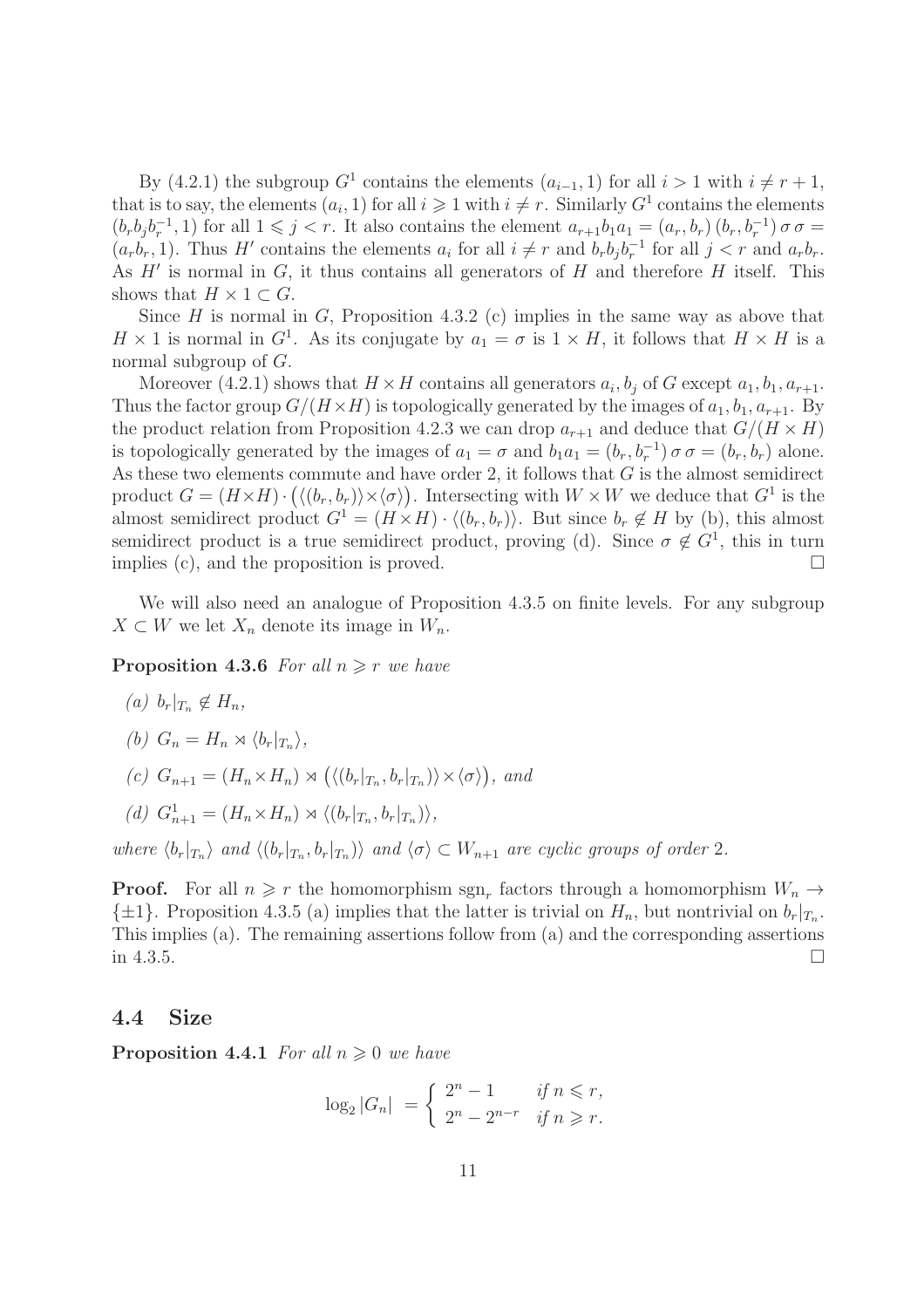**Proof.** For  $n \leq r$  this results from Proposition 4.2.6 and the formula (1.2.1) for  $\log_2|W_n|$  from [6]. For  $n \geq r$  we use Proposition 4.3.6 (c) and (b) to calculate  $|G_{n+1}| =$  $4 \cdot |H_n|^2 = |G_n|^2$ . Thus  $\log_2 |G_{n+1}| = 2 \cdot \log_2 |G_n|$ , which by induction implies that  $\log_2|G_n| = 2^{n-r} \cdot \log_2|G_r| = 2^{n-r} \cdot (2^r - 1) = 2^n - 2^{n-r}$  for all  $n \ge r$ , as desired.

**Theorem 4.4.2** The Hausdorff dimension of G exists and is  $1 - 2^{-r}$ .

**Proof.** The Hausdorff dimension of G is defined as the limit of  $\frac{\log_2 |G_n|}{2^n-1}$  $\frac{g_2|G_n|}{2^n-1}$  for  $n \to \infty$ . From Proposition 4.4.1 we find the desired value.  $\Box$ 

#### 4.5 Conjugacy of generators

Recall that  $\sim$  means conjugacy under W.

**Theorem 4.5.1** Consider elements  $a'_i$ ,  $b'_j \in W$  for all  $i \geq 1$  and  $1 \leq j \leq r$ , which satisfy:

$$
(a) \begin{cases} a'_1 & \sim \sigma \\ a'_{r+1} \sim (a'_r, b'_r) \\ a'_i & \sim (a'_{i-1}, 1) \\ b'_1 & \sim \sigma \\ b'_j & \sim (b'_{j-1}, 1) \end{cases} \quad \text{for all } i > 1 \text{ with } i \neq r+1, \quad \text{and}
$$

(b) their infinite product in some order converges to the identity element of W.

Then there exists  $w \in W$  such that for all i and j, the element  $w^{-1}a'_i w$  is conjugate to  $a_i$ under G, and  $w^{-1}b_j'w$  is conjugate to  $b_j$  under G. Moreover, for any such w the closure of the subgroup of W generated by all  $a'_i$  and  $b'_j$  is  $wGw^{-1}$ .

Comparison with (4.1.5) shows that the assumptions mean that the generators  $a'_i$  and  $b'_j$ , though renamed, and the closure of the subgroup generated by them, are strongly of the type (c) of Proposition 4.1.2 with  $s = r$ . In particular Theorem 4.5.1 implies that any two subgroups which are strongly of this type are conjugate under W.

Proof. The second statement follows from the first by [6, Lemma 1.3.2]. Also, by [6, Prop. 1.4.3, the assumption (a) implies that  $a'_i \sim a_i$  and  $b'_j \sim b_j$  for all i and j. By Proposition 4.2.2 (b) we therefore have  $a'_i|_{T_n} = 1$  for all  $i > n$ . In particular, the product of the restrictions  $a'_i|_{T_n}$  and  $b'_j|_{T_n}$  in any order is essentially a finite product. Thus the first statement follows by taking the limit over n of the following assertion for all  $n \geq 0$ :

 $(*_n)$  For any elements  $a'_i, b'_j \in W$  satisfying  $a'_i \sim a_i$  and  $b'_j \sim b_j$ , such that the product of all  $a'_i|_{T_n}$  and  $b'_j|_{T_n}$  in some order is equal to 1, there exists  $w \in W$  such that for all i and j, the element  $w^{-1}a'_i w|_{T_n}$  is conjugate to  $a_i|_{T_n}$  under  $G_n$ , and  $w^{-1}b'_j w|_{T_n}$  is conjugate to  $b_j|_{T_n}$  under  $G_n$ .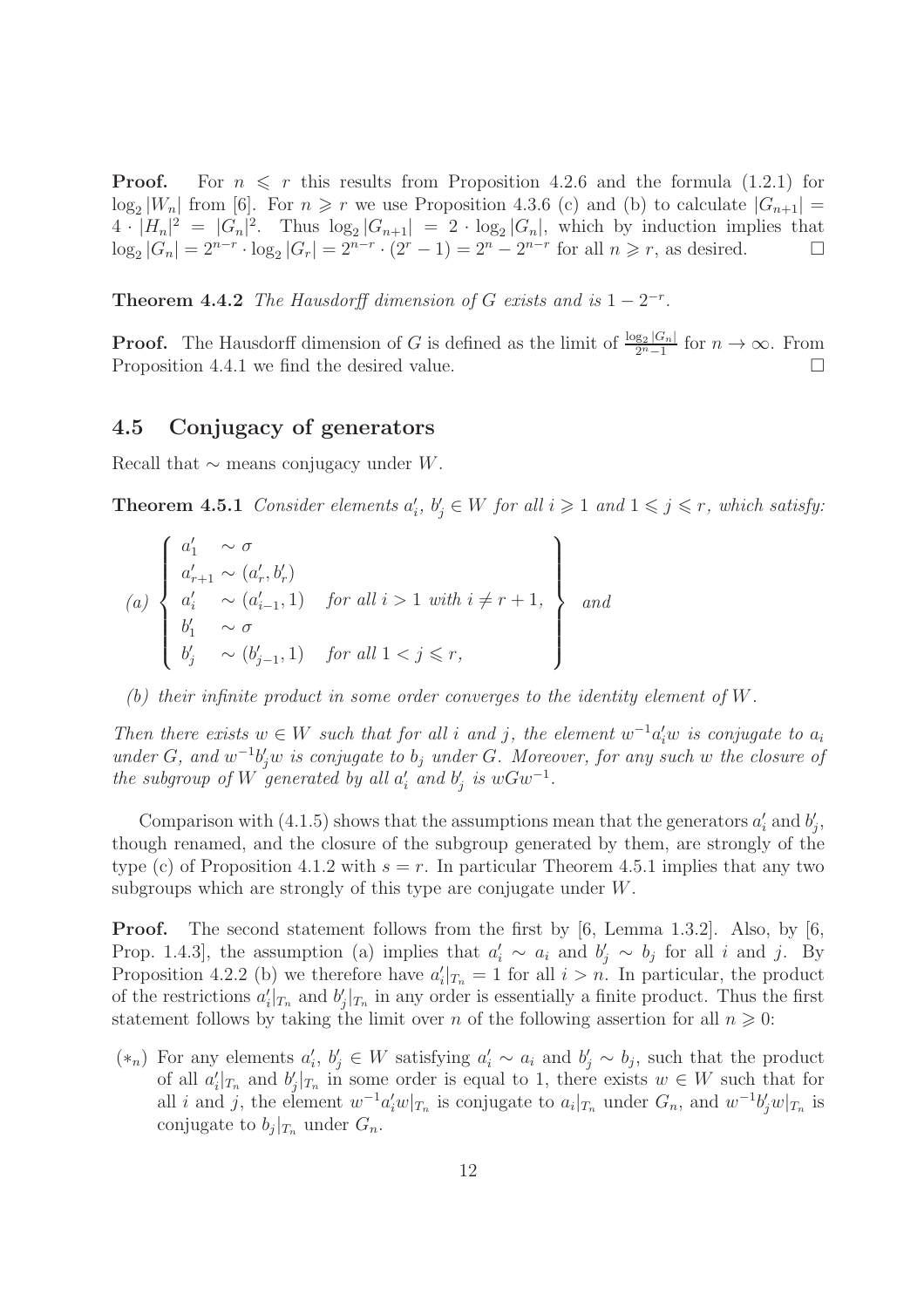This is trivial for  $n = 0$ , so assume that  $n > 0$  and that  $(*_{n-1})$  is true. Take elements  $a'_i, b'_j \in$ W satisfying the assumptions in  $(*_n)$ . Then in particular  $a'_1 \sim a_1 = \sigma$ . After conjugating everything by the same element of  $W$  we may therefore without loss of generality assume that  $a_1 = \sigma$ . Since  $b'_1 \sim b_1 \sim \sigma$ , we also have  $b'_1 = (c, c^{-1}) \sigma$  for some element  $c \in W$ , with which we will deal later. For the remaining elements we have

$$
\begin{cases}\na'_{r+1} \sim a_{r+1} = (a_r, b_r), \\
a'_i \sim a_i = (a_{i-1}, 1) \\
b'_j \sim b_j = (b_r b_{j-1} b_r^{-1}, 1) \sim (b_{j-1}, 1) \text{ for all } 1 < j \leq r.\n\end{cases}
$$

By basic properties of conjugacy in W (see  $[6, \text{Lemma } 1.3.1]$ ) this means that

(4.5.2) 
$$
\begin{cases} a'_{r+1} = (a''_r, b''_r) \text{ or } (b''_r, a''_r), \\ a'_{i} = (a''_{i-1}, 1) \text{ or } (1, a''_{i-1}) \text{ for all } i \neq 1, r+1, \\ b'_{j} = (b''_{j-1}, 1) \text{ or } (1, b''_{j-1}) \text{ for all } 1 < j \leq r, \end{cases}
$$

for elements  $a''_i, b''_j \in W$  satisfying  $a''_i \sim a_i$  and  $b''_j \sim b_j$  for all  $i \geqslant 1$  and  $1 \leqslant j \leqslant r$ .

Next, by assumption and (4.5.2) the product of the elements

$$
\begin{cases}\n\sigma|_{T_n}, \\
(c, c^{-1}) \sigma|_{T_n}, \\
(a''_r, b''_r)|_{T_n} \text{ or } (b''_r, a''_r)|_{T_n}, \\
(a''_{i-1}, 1)|_{T_n} \text{ or } (1, a''_{i-1})|_{T_n} \text{ for all } i \neq 1, r+1, \\
(b''_{j-1}, 1)|_{T_n} \text{ or } (1, b''_{j-1})|_{T_n} \text{ for all } 1 < j \leq r,\n\end{cases}
$$

in some order is equal to 1. Solving this equation for the element  $(c, c^{-1}) \sigma |_{T_n}$ , which is equal to its own inverse, shows that this element is equal to the product of the others in some order. In the resulting equation we can move the factor  $\sigma|_{T_n}$  to the right by interchanging the entries of the intervening factors. After multiplying by  $\sigma^{-1}|_{T_n}$  from the right hand side we can deduce that  $(c, c^{-1})|_{T_n}$  is equal to the product of the elements

$$
\left\{\n\begin{array}{l}\n(a''_r, b''_r)|_{T_n} \text{ or } (b''_r, a''_r)|_{T_n}, \\
(a''_{i-1}, 1)|_{T_n} \text{ or } (1, a''_{i-1})|_{T_n} \text{ for all } i \neq 1, r+1, \\
(b''_{j-1}, 1)|_{T_n} \text{ or } (1, b''_{j-1})|_{T_n} \text{ for all } 1 < j \leq r,\n\end{array}\n\right\}
$$

in some order (in general with other cases than before). In other words  $(c|_{T_{n-1}}, c^{-1}|_{T_{n-1}})$  is the product of the elements

$$
(4.5.3) \qquad \begin{cases} (a''_r|_{T_{n-1}}, b''_r|_{T_{n-1}}) \text{ or } (b''_r|_{T_{n-1}}, a''_r|_{T_{n-1}}), \\ (a''_i|_{T_{n-1}}, 1) \text{ or } (1, a''_i|_{T_{n-1}}) \text{ for all } i \neq r, \\ (b''_j|_{T_{n-1}}, 1) \text{ or } (1, b''_j|_{T_{n-1}}) \text{ for all } 1 \leq j < r, \end{cases}
$$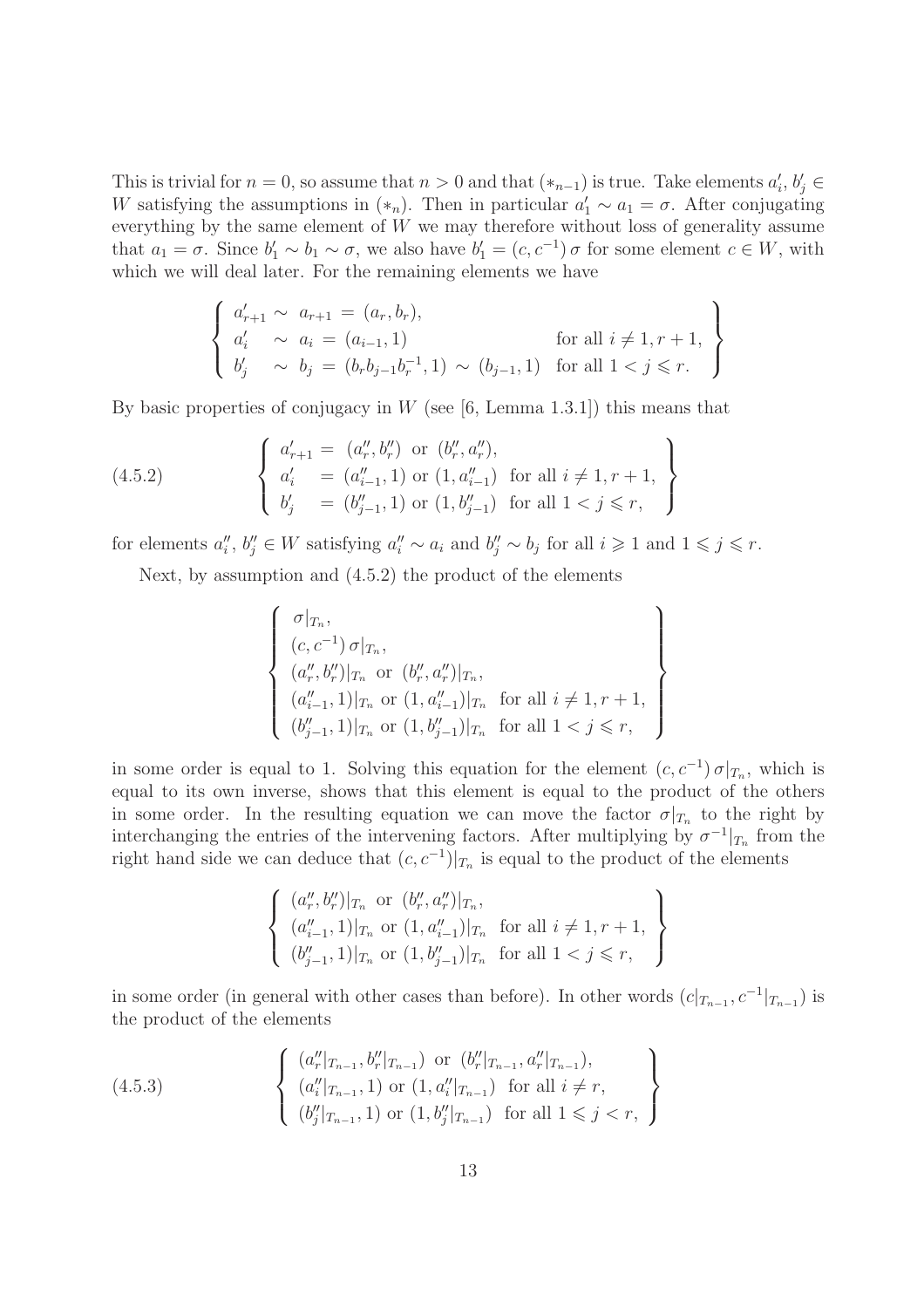in some order. Therefore  $1 = c|_{T_{n-1}} \cdot c^{-1}|_{T_{n-1}}$  is the product of the elements

$$
\left\{\n\begin{array}{l}\na''_r|_{T_{n-1}},\ b''_r|_{T_{n-1}},\\
a''_i|_{T_{n-1}} \text{ for all } i \neq r,\\
b''_j|_{T_{n-1}} \text{ for all } 1 \leq j < r,\n\end{array}\n\right\}
$$

in some order. But this means that the product of all  $a''_i|_{T_{n-1}}$  and  $b''_j|_{T_{n-1}}$  in some order is equal to 1.

We can thus apply the induction hypothesis  $(*_{n-1})$  to the elements  $a''_i$  and  $b''_j$ , finding an element  $u \in W$  such that for all i and j, the element  $u^{-1}a''_i u|_{T_{n-1}}$  is conjugate to  $a_i|_{T_{n-1}}$ under  $G_{n-1}$ , and  $u^{-1}b''_j u|_{T_{n-1}}$  is conjugate to  $b_j|_{T_{n-1}}$  under  $G_{n-1}$ . We then claim that  $w := (u, u) \in W$  has the desired property in  $(*_n)$ , that is to say, for all i and j the element  $w^{-1}a'_iw|_{T_n}$  is conjugate to  $a_i|_{T_n}$  under  $G_n$ , and  $w^{-1}b'_jw|_{T_n}$  is conjugate to  $b_j|_{T_n}$  under  $G_n$ .

To see this for  $w^{-1}a'_{r+1}w|_{T_n}$ , choose elements  $x, y \in G_{n-1}$  such that

$$
\left\{\n \begin{array}{ll}\n u^{-1}a_r''u|_{T_{n-1}} = x\left(a_r|_{T_{n-1}}\right)x^{-1} \text{ and } \\
 u^{-1}b_r''u|_{T_{n-1}} = y\left(b_r|_{T_{n-1}}\right)y^{-1}.\n \end{array}\n\right\}
$$

After possibly replacing y by  $y(b_r|_{T_{n-1}})$ , which does not change the second equation, by Proposition 4.3.5 (b) we may without loss of generality assume that  $H_{n-1}x = H_{n-1}y$ . By Proposition 4.3.5 (d) this implies that  $(x, y)$  lies in  $G_n^1$ . On the other hand (4.5.2) says that  $a'_{r+1} = \sigma^{\lambda} (a''_r, b''_r) \sigma^{-\lambda}$  for some  $\lambda \in \{0, 1\}$ . With  $z := \sigma^{\lambda} (x, y) \in G_n$  we deduce that

$$
w^{-1}a'_{r+1}w|_{T_n} = (u, u)^{-1} \sigma^{\lambda}(a''_r, b''_r) \sigma^{-\lambda}(u, u)|_{T_n}
$$
  
\n
$$
= \sigma^{\lambda}(u^{-1}a''_r u|_{T_{n-1}}, u^{-1}b''_r u|_{T_{n-1}}) \sigma^{-\lambda}
$$
  
\n
$$
= \sigma^{\lambda}(x(a_r|_{T_{n-1}})x^{-1}, y(b_r|_{T_{n-1}})y^{-1}) \sigma^{-\lambda}
$$
  
\n
$$
= z(a_r|_{T_{n-1}}, b_r|_{T_{n-1}}) z^{-1}
$$
  
\n
$$
= z(a_{r+1}|_{T_n}) z^{-1}.
$$

Thus  $w^{-1}a'_{r+1}w|_{T_n}$  is conjugate to  $a_{r+1}|_{T_n}$  under  $G_n$ , as desired.

Similarly, for any  $i \neq 1, r + 1$  choose an element  $x \in G_{n-1}$  such that

$$
u^{-1}a''_{i-1}u|_{T_{n-1}} = x(a_{i-1}|_{T_{n-1}})x^{-1}.
$$

Using Proposition 4.3.2 (c) we can find an element  $y \in G_{n-1}$  such that  $(x, y) \in G_n$ . Recall that  $(4.5.2)$  says that  $a'_i = \sigma^{\lambda}(a''_{i-1}, 1) \sigma^{-\lambda}$  for some  $\lambda \in \{0, 1\}$ . Thus with  $z := \sigma^{\lambda}(x, y) \in$  $G_n$  we deduce that

$$
w^{-1}a'_{i}w|_{T_{n}} = (u, u)^{-1} \sigma^{\lambda}(a''_{i-1}, 1) \sigma^{-\lambda}(u, u)|_{T_{n}}
$$
  
\n
$$
= \sigma^{\lambda}(u^{-1}a''_{i-1}u|_{T_{n-1}}, 1) \sigma^{-\lambda}
$$
  
\n
$$
= \sigma^{\lambda}(x(a_{i-1}|_{T_{n-1}})x^{-1}, 1) \sigma^{-\lambda}
$$
  
\n
$$
= z(a_{i-1}|_{T_{n-1}}, 1) z^{-1}
$$
  
\n
$$
= z(a_{i}|_{T_{n}}) z^{-1}.
$$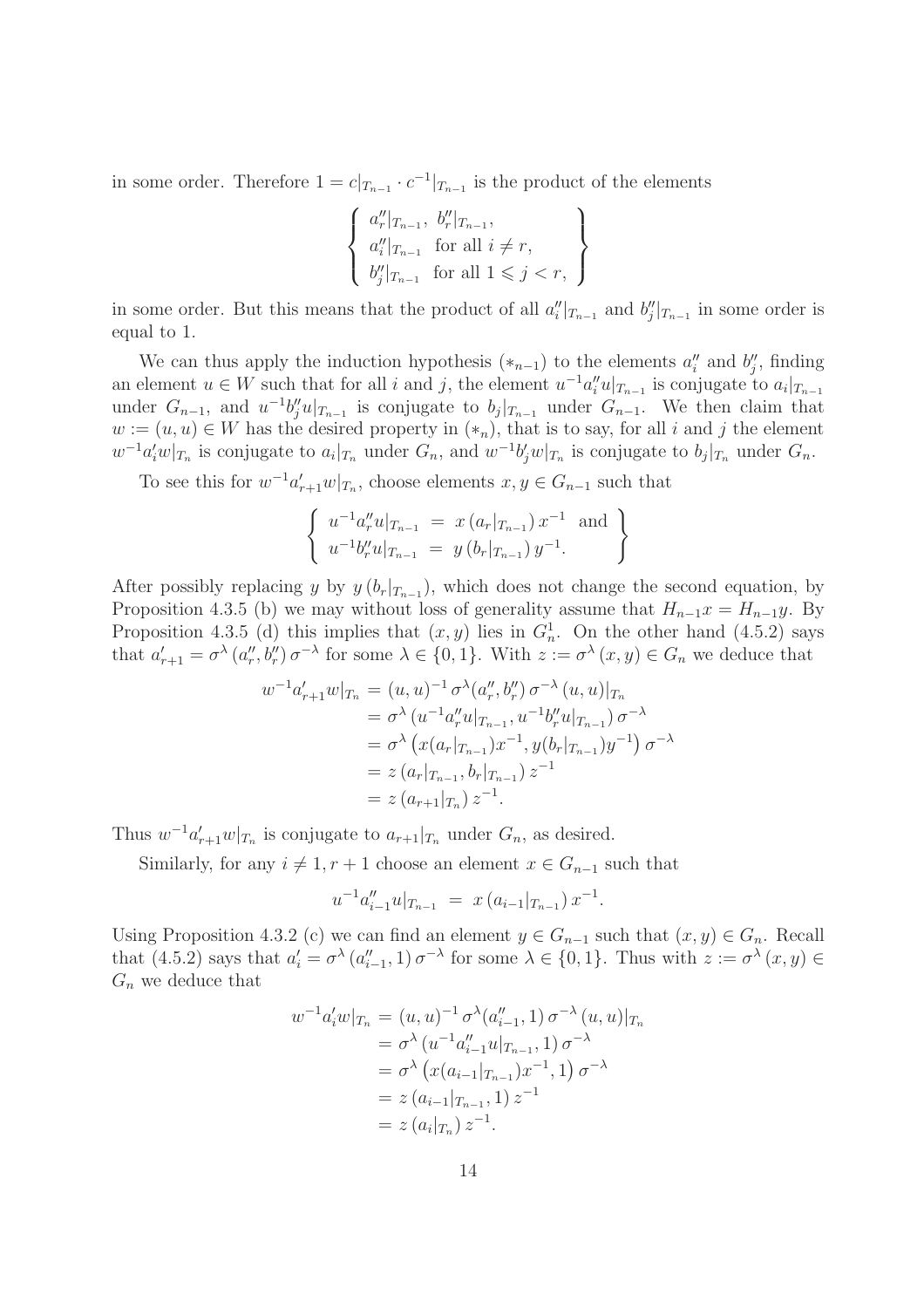Therefore  $w^{-1}a_i'w|_{T_n}$  is conjugate to  $a_i|_{T_n}$  under  $G_n$ , as desired.

Likewise, for any  $1 < j \leq r$  choose an element  $x \in G_{n-1}$  such that

$$
u^{-1}b_{j-1}''u|_{T_{n-1}} = x(b_{j-1}|_{T_{n-1}})x^{-1}.
$$

Using Proposition 4.3.2 (c) we can find an element  $y \in G_{n-1}$  such that  $(x(b<sub>r</sub><sup>-1</sup>|<sub>T<sub>n-1</sub></sub>), y) \in$  $G_n$ . Recall that  $(4.5.2)$  says that  $b'_j = \sigma^{\lambda}(b''_{j-1}, 1) \sigma^{-\lambda}$  for some  $\lambda \in \{0, 1\}$ . Thus with  $z := \sigma^{\lambda} (x(b_r^{-1}|_{T_{n-1}}), y) \in G_n$  we deduce that

$$
w^{-1}b'_{j}w|_{T_{n}} = (u, u)^{-1} \sigma^{\lambda}(b''_{j-1}, 1) \sigma^{-\lambda}(u, u)|_{T_{n}}
$$
  
\n
$$
= \sigma^{\lambda}(u^{-1}b''_{j-1}u|_{T_{n-1}}, 1) \sigma^{-\lambda}
$$
  
\n
$$
= \sigma^{\lambda}(x(b_{j-1}|_{T_{n-1}})x^{-1}, 1) \sigma^{-\lambda}
$$
  
\n
$$
= z(b_{r}b_{j-1}b_{r}^{-1}|_{T_{n-1}}, 1) z^{-1}
$$
  
\n
$$
= z(b_{j}|_{T_{n}}) z^{-1}.
$$

Thus  $w^{-1}b_j'w|_{T_n}$  is conjugate to  $b_j|_{T_n}$  under  $G_n$ , as desired.

Also, by construction we already have  $w^{-1}a'_1w = (u, u)^{-1} \sigma(u, u) = \sigma = a_1$ .

Finally, for  $w^{-1}b'_1w|_{T_n}$  observe that (4.5.3) implies that one of  $c^{\pm 1}|_{T_{n-1}}$  is a product of  $b''_r|_{T_{n-1}}$  and some of the elements  $a''_i|_{T_{n-1}}$  and  $b''_j|_{T_{n-1}}$  for  $i \neq r$  and  $1 \leq j < r$  in some order. Thus one of  $u^{-1}c^{\pm 1}u|_{T_{n-1}}$  is a product of  $u^{-1}b''_ru|_{T_{n-1}}$  and some of the elements  $u^{-1}a''_iu|_{T_{n-1}}$ and  $ub''_j u^{-1}|_{T_{n-1}}$  for  $i \neq r$  and  $1 \leqslant j < r$  in some order. Here  $u^{-1}b''_r u|_{T_{n-1}}$  is conjugate to  $b_r|_{T_{n-1}}$  under  $G_{n-1}$ , so by Proposition 4.3.6 (b) it lies in the coset  $H_{n-1}(b_r|_{T_{n-1}})$ . Also  $u^{-1}a''_i u|_{T_{n-1}}$  and  $ub''_j u^{-1}|_{T_{n-1}}$  for  $i, j \neq r$  are conjugate to the respective  $a_i|_{T_{n-1}}$  and  $b_j|_{T_{n-1}}$ under  $G_{n-1}$ , so by the definition of H they lie in  $H_{n-1}$ . Together it follows that  $u^{-1}cu|_{T_{n-1}}$ lies in the coset  $H_{n-1}(b_r|_{T_{n-1}})$ . Write  $u^{-1}cu|_{T_{n-1}} = h(b_r|_{T_{n-1}})$  with  $h \in H_{n-1}$ . Then with  $z := (h, 1) \in G_n$  we deduce that

$$
w^{-1}b'_1w|_{T_n} = (u, u)^{-1} (c, c^{-1}) \sigma (u, u)|_{T_n}
$$
  
\n
$$
= (u^{-1}cu|_{T_{n-1}}, u^{-1}c^{-1}u|_{T_{n-1}}) \sigma
$$
  
\n
$$
= (h(b_r|_{T_{n-1}}), (b_r|_{T_{n-1}})^{-1}h^{-1}) \sigma
$$
  
\n
$$
= z(b_r|_{T_{n-1}}, b_r^{-1}|_{T_{n-1}}) z^{-1}
$$
  
\n
$$
= z(b_1|_{T_n}) z^{-1}.
$$

Thus  $w^{-1}b'_1w|_{T_n}$  is conjugate to  $b_1|_{T_n}$  under  $G_n$ , as desired.

Together this shows that  $(*_{n-1})$  implies  $(*_n)$ . Thus by induction  $(*_n)$  is true for all  $n \geqslant 0$ , finishing the proof of Theorem 4.5.1.

**Proposition 4.5.4** For any  $1 \leq i \leq r$ , the elements  $a_i$  and  $b_i$  are conjugate under W, but not under G.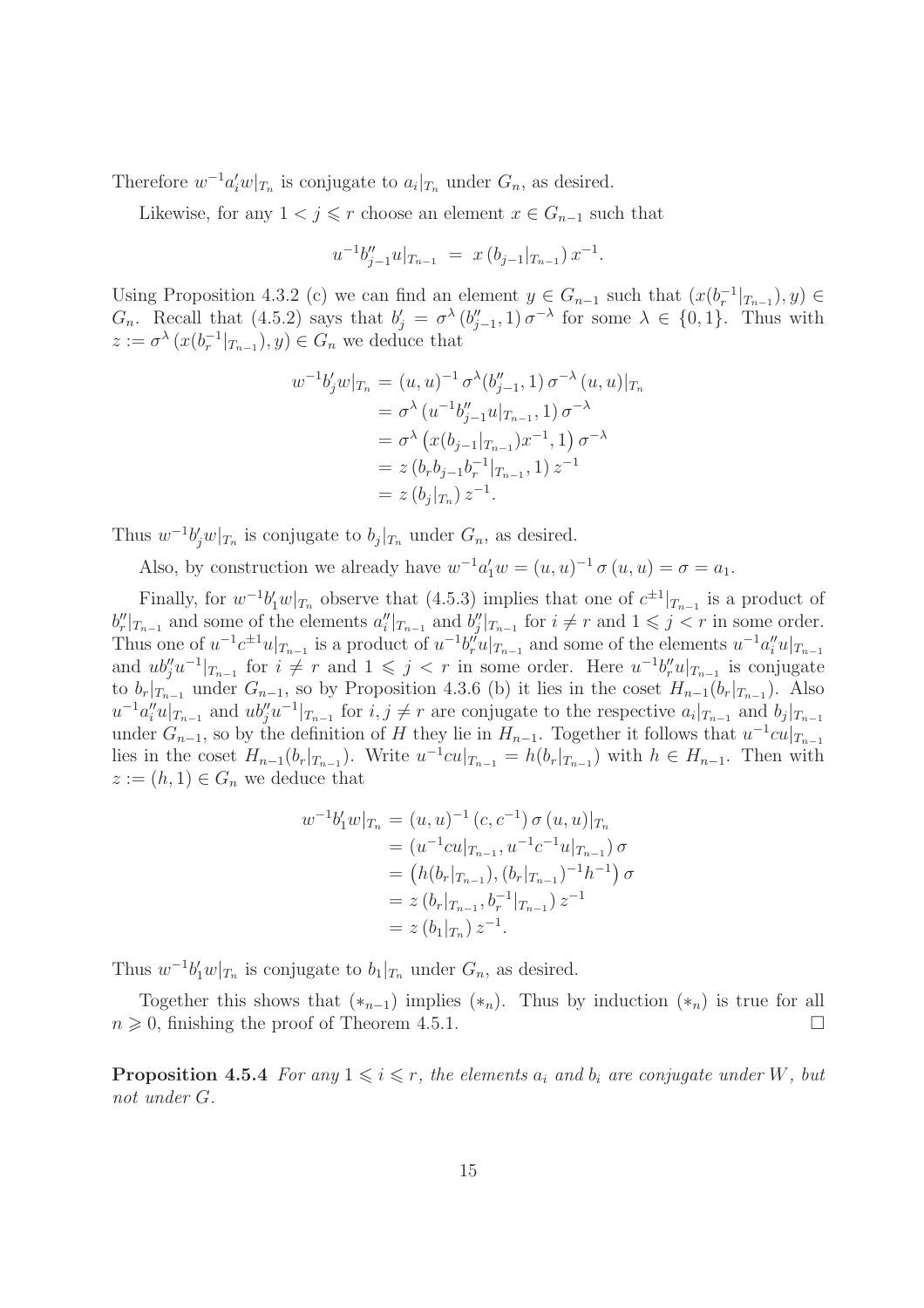**Proof.** The recursion relations (4.2.1) directly show that  $b_1 = (b_r, b_r^{-1}) \sigma \sim \sigma = a_1$ , and if  $1 < i \leq r$  with  $b_{i-1} \sim a_{i-1}$ , they show that  $b_i = (b_r b_{i-1} b_r^{-1}, 1) \sim (b_{i-1}, 1) \sim (a_{i-1}, 1) = a_i$ . By induction we deduce that  $b_i \sim a_i$  for all  $1 \leq i \leq r$ .

Suppose that for some  $1 \leq i \leq r$  the elements  $a_i$  and  $b_i$  are conjugate under G. Let i be minimal with this property and choose  $z \in G$  with  $b_i = za_i z^{-1}$ . By Proposition 4.3.5 (c) we can write  $z = (h, h') (b_r, b_r)^\lambda \sigma^\mu$  with  $h, h' \in H$  and  $\lambda, \mu \in \{0, 1\}$ . If  $i = 1$ , we then have

$$
(b_r, b_r^{-1}) \sigma = b_1 = za_1 z^{-1} = z \sigma z^{-1} = (h, h') \sigma (h, h')^{-1} = (hh'^{-1}, h'h^{-1}) \sigma
$$

and therefore  $b_r = hh'^{-1} \in H$ . But this contradicts Proposition 4.3.5 (b); hence  $i > 1$ . If  $\mu = 1$ , the conjugate  $za_i z^{-1} = z(a_{i-1}, 1) z^{-1}$  has the form  $(1, *)$ ; since  $b_{i-1} \neq 1$ , it is therefore different from  $b_i = (b_r b_{i-1} b_r^{-1}, 1)$ . Thus  $\mu = 0$ , and hence

$$
(b_r b_{i-1} b_r^{-1}, 1) = b_i = z a_i z^{-1} = (h b_r^{\lambda}, h' b_r^{\lambda}) (a_{i-1}, 1) (h b_r^{\lambda}, h' b_r^{\lambda})^{-1} = (h b_r^{\lambda} a_{i-1} (h b_r^{\lambda})^{-1}, 1).
$$

This shows that  $b_{i-1} = (b_i^{-1} h b_i^{\lambda}) a_{i-1} (b_i^{-1} h b_i^{\lambda})^{-1}$ , and so  $b_{i-1}$  is conjugate to  $a_{i-1}$  under G. By the minimality of i this yields a contradiction, proving that  $a_i$  and  $b_i$  are not conjugate under G for any  $1 \leqslant i \leqslant r$ .

**Proposition 4.5.5** For any  $1 \leq i \leq r$ , any element of G which is conjugate to  $a_i$  or  $b_i$ under W is conjugate to precisely one of  $a_i$  and  $b_i$  under G.

**Proof.** In view of Proposition 4.5.4 it remains to prove that any element  $z \in G$  which is conjugate to  $a_i$  under W is conjugate to at least one of  $a_i$  and  $b_i$  over G. Again we will show this by induction over  $i$ .

If  $i = 1$ , we have  $a_1 = \sigma$  and hence  $z = (x, x^{-1}) \sigma$  for some  $x \in W$ . Since  $z \in G$ , Proposition 4.3.2 (a) implies that  $x \in G$ . By Proposition 4.3.5 (b) we can thus write  $x = h$ or  $x = hb_r$  with  $h \in H$ . Then  $w := (h, 1)$  lies in G by Proposition 4.3.5 (c), and according to the case we deduce that

$$
z = (h, h^{-1}) \sigma = (h, 1) \sigma (h, 1)^{-1} = w a_1 w^{-1} \quad \text{or}
$$
  

$$
z = (h b_r, b_r^{-1} h^{-1}) \sigma = (h, 1) (b_r, b_r^{-1}) \sigma (h, 1)^{-1} = w b_1 w^{-1}.
$$

Thus z is conjugate to  $a_1$  or  $b_1$  under G, as desired.

If  $1 < i \leq r$ , after possibly replacing z by  $a_1 \text{z} a_1^{-1}$ , we may assume that z is conjugate to  $a_i$  under the subgroup  $W \times W \subset W$ . Since  $a_i = (a_{i-1}, 1)$ , this means that  $z = (x, 1)$  where  $x \in W$  is conjugate to  $a_{i-1}$  under W. As  $z \in G$ , Proposition 4.3.2 (a) implies that  $x \in G$ . By the induction hypothesis we thus know that x is conjugate to  $a_{i-1}$  or  $b_{i-1}$  under G. Choose an element  $u \in G$  with  $x = ua_{i-1}u^{-1}$  or  $x = ub_{r}b_{i-1}b_{r}^{-1}u^{-1}$ . By Proposition 4.3.2 (c) there exists an element  $v \in G$  such that  $w := (u, v) \in G$ . According to the case we deduce that

$$
z = (ua_{i-1}u^{-1}, 1) = (u, v) (a_{i-1}, 1) (u, v)^{-1} = wa_i w^{-1}
$$
 or  

$$
z = (ub_r b_{i-1} b_r^{-1} u^{-1}, 1) = (u, v) (b_r b_{i-1} b_r^{-1}, 1) (u, v)^{-1} = wb_i w^{-1}.
$$

Thus z is conjugate to  $a_i$  or  $b_i$  under G, as desired.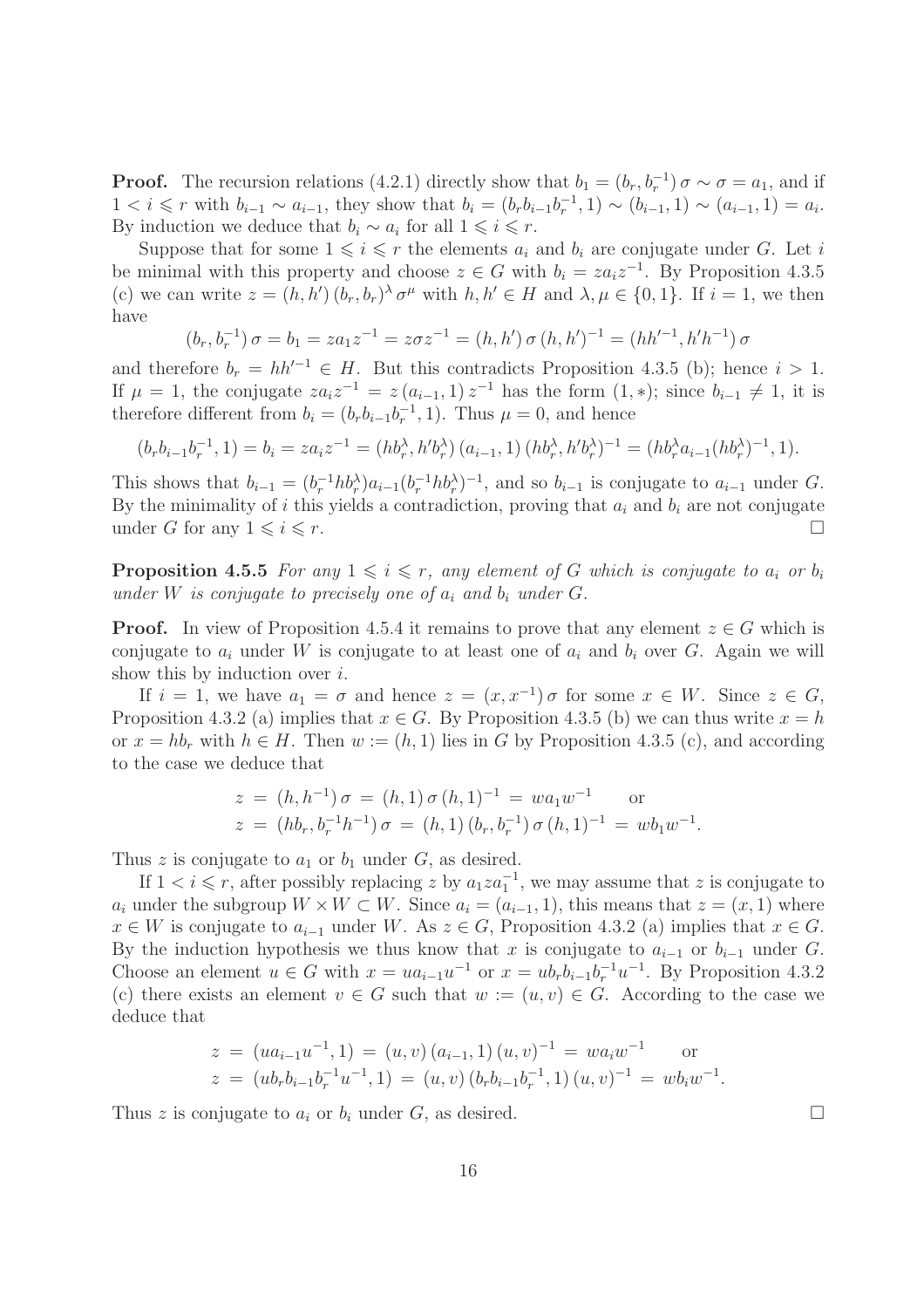**Remark 4.5.6** Proposition 4.5.5 does not directly extend to  $i > r$ , for instance because  $(b_r, b_r) \in G$  is conjugate to  $a_{r+1} = (a_r, b_r)$  under W but not under G, as can easily be shown.

#### 4.6 Normalizer

Next we will determine the normalizer

(4.6.1)  $N(r) := \text{Norm}_W(G(r)).$ 

which we also abbreviate by N until the end of this subsection.

**Lemma 4.6.2** The group N normalizes  $H$ .

**Proof.** Direct consequence of Proposition 4.3.5 (a) and the fact that  $sgn_r$  is defined on all of  $W$ .

Let diag:  $W \to W \times W$ ,  $w \mapsto (w, w)$  denote the diagonal embedding.

**Lemma 4.6.3** (a) We have diag(G)  $\subset$  G.

(b) We have  $N = G \cdot \langle (1, b_r) \rangle \cdot \text{diag}(N)$ .

Proof. (a) is a direct consequence of Proposition 4.3.5 (b) and (c). For (b) consider an arbitrary element  $(u, v) \in W \times W$ . If  $(u, v)$  lies in N, it normalizes  $G^1 = G \cap (W \times W)$ . Then by Proposition 4.3.2 (c) both u and v normalize  $pr_1(G^1) = pr_2(G^1) = G$ , in other words we have  $u, v \in N$ .

Conversely assume that  $u, v \in N$ . Then  $(u, v)$  already normalizes  $H \times H$  by Lemma 4.6.2. By Proposition 4.3.5 (c) it therefore normalizes G if and only if both

$$
(u, v) (b_r, b_r) (u, v)^{-1} = (ub_r u^{-1}, vb_r v^{-1})
$$
 and  
\n $(u, v) \sigma (u, v)^{-1} = (uv^{-1}, vu^{-1}) \sigma$ 

lie in  $G$ . Since  $u$  and  $v$  already normalize  $G$  and  $H$ , they normalize the complement  $G \setminus H = Hb_r$ ; hence both  $ub_ru^{-1}$  and  $vb_rv^{-1}$  lie in  $Hb_r$ . Thus the first of the above two elements automatically lies in  $Hb_r \times Hb_r \subset G$ . By Proposition 4.3.5 (c) the second lies in G if and only if  $(uv^{-1}, vu^{-1}) \in Hb_r^{\lambda} \times Hb_r^{\lambda}$  for some  $\lambda \in \{0,1\}$ . But if  $vu^{-1} \in Hb_r^{\lambda}$ , it already follows that  $uv^{-1} = (vu^{-1})^{-1} \in b_r^{-\lambda}H = Hb_r^{\lambda}$ . Thus the second element lies in G if and only if  $vu^{-1} \in Hb_r^{\lambda}$  for some  $\lambda \in \{0, 1\}.$ 

Together we find that an element  $(u, v) \in W \times W$  lies in N if and only if  $u \in N$  and  $v \in H\langle b_r\rangle u$ . Since  $\sigma \in G$  and  $(1 \times H) \subset G$  by Proposition 4.3.5 (c), we deduce that

$$
N = G \cdot (N \cap (W \times W))
$$
  
=  $G \cdot (1 \times H \langle b_r \rangle) \cdot \text{diag}(N)$   
=  $G \cdot (1 \times H) \cdot \langle (1, b_r) \rangle \cdot \text{diag}(N)$   
=  $G \cdot \langle (1, b_r) \rangle \cdot \text{diag}(N)$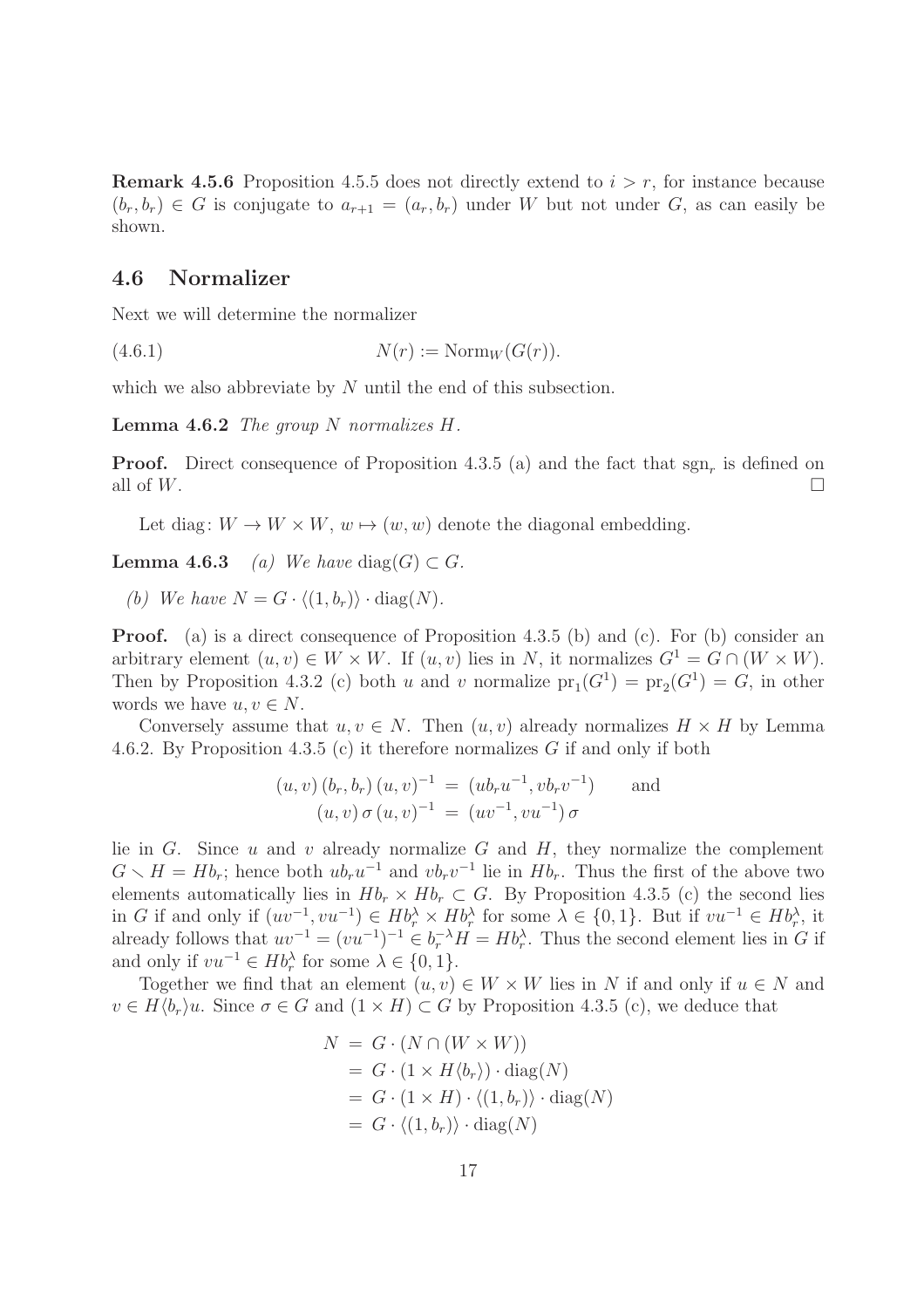as desired.  $\Box$ 

Now we recursively define elements

(4.6.4) 
$$
\begin{cases} w_1 := (1, b_r), \\ w_{i+1} := (w_i, w_i) \text{ for all } i \geq 1. \end{cases}
$$

By induction Lemma 4.6.3 (b) implies that  $w_i \in N$  for all  $i \geq 1$ . Also, since  $b_r$  has order two, by induction the same follows for all  $w_i$ . Moreover, by induction we find that the restriction  $w_i|_{T_n}$  is trivial for all  $i \geq n$ ; hence the sequence  $w_1, w_2, \ldots$  converges to 1 within  $N$ . Thus the following map is well-defined:

(4.6.5) 
$$
\varphi \colon \prod_{i=1}^{\infty} \mathbb{F}_2 \longrightarrow N, \quad (k_1, k_2, \ldots) \mapsto w_1^{k_1} w_2^{k_2} \cdots
$$

By construction it is continuous, but not a homomorphism. Note that it satisfies the basic formula

(4.6.6) 
$$
\varphi(k_1, k_2, \ldots) = w_1^{k_1} \cdot \text{diag}(\varphi(k_2, k_3, \ldots)).
$$

**Lemma 4.6.7** The map  $\varphi$  induces a homomorphism  $\bar{\varphi}$ :  $\prod_{i=1}^{\infty} \mathbb{F}_2 \to N/G$ .

**Proof.** It suffices to show that for all  $i > j \geq 1$  the images of  $w_i$  and  $w_j$  in  $N/G$  commute with each other; in other words that the commutator  $[w_i, w_j]$  lies in G. We will prove this by induction on  $i$ .

For  $j = 1$  we have  $[w_i, w_1] = [(w_{i-1}, w_{i-1}), (1, b_r)] = (1, [w_{i-1}, b_r])$ . Here  $[w_{i-1}, b_r]$  lies in G, because  $w_{i-1} \in N$ . Being a commutator, this element also lies in the kernel of sgn<sub>r</sub>; hence by Proposition 4.3.5 (a) it lies in H. Thus  $[w_i, w_1]$  lies in  $1 \times H$  and hence in G by Proposition 4.3.5 (c), as desired.

For  $j > 1$  we have  $[w_i, w_j] = \text{diag}([w_{i-1}, w_{j-1}])$ . Here  $[w_{i-1}, w_{j-1}]$  lies in G by the induction hypothesis. Thus  $[w_i, w_j]$  lies in G by Lemma 4.6.3 (a), as desired.  $\square$ 

**Lemma 4.6.8** The homomorphism  $\bar{\varphi}$  is injective.

**Proof.** Let  $(k_1, k_2, \ldots)$  be an element of the kernel of  $\bar{\varphi}$ . Then  $w := \varphi(k_1, k_2, \ldots)$  lies in G. By the formula (4.6.6) we have  $w = w_1^{k_1}$  $a_1^{k_1} \cdot \text{diag}(u) = (u, b_r^{k_1} u) \text{ for } u := \varphi(k_2, k_3, \ldots),$ and so this element lies already in  $G<sup>1</sup>$ . By Proposition 4.3.5 (d) this requires that  $u \in G$ and  $b_r^{k_1} \in H$ . By Proposition 4.3.5 (b) we must therefore have  $k_1 = 0$ . Moreover, the fact that  $u \in G$  means that  $(k_2, k_3, \ldots)$  also lies in the kernel of  $\overline{\varphi}$ .

For every element  $(k_1, k_2, \ldots)$  of the kernel of  $\overline{\varphi}$  we have thus proved that  $k_1 = 0$  and that  $(k_2, k_3, \ldots)$  again lies in the kernel of  $\overline{\varphi}$ . By an induction on i we can deduce from this that for every  $i \geq 1$  and every element  $(k_1, k_2, \ldots)$  of the kernel of  $\overline{\varphi}$  we have  $k_i = 0$ . This means that the kernel of  $\bar{\varphi}$  is trivial, and so the homomorphism  $\bar{\varphi}$  is injective, as desired.  $\Box$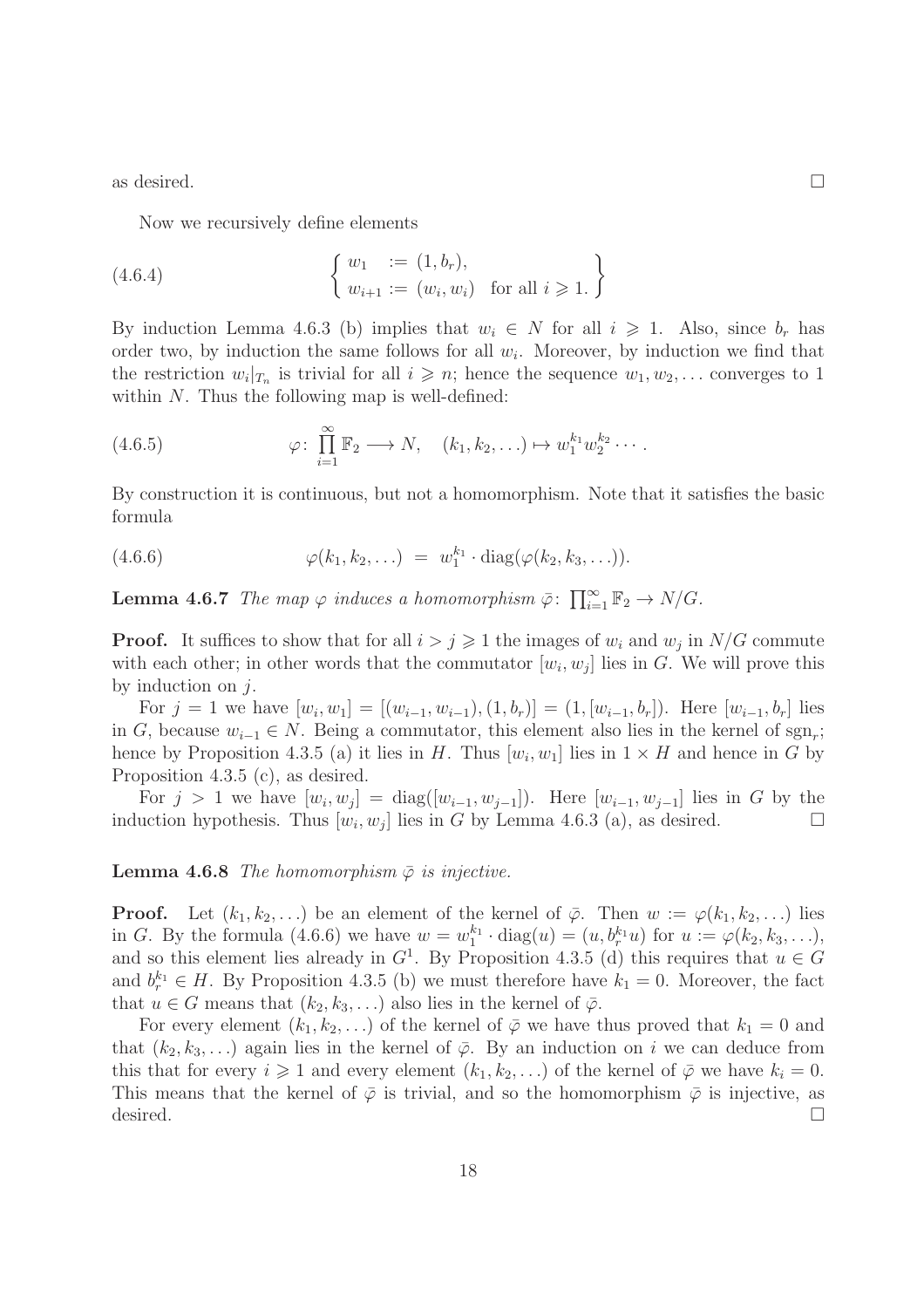#### **Lemma 4.6.9** The homomorphism  $\bar{\varphi}$  is surjective.

**Proof.** The assertion is equivalent to  $N = G \cdot \varphi(\prod_{i=1}^{\infty} \mathbb{F}_2)$ . For this it suffices to show that  $N_n = G_n \cdot \varphi(\prod_{i=1}^{\infty} \mathbb{F}_2)|_{T_n}$  for all  $n \geq 0$ . This is trivial for  $n = 0$ , so assume that  $n > 0$ and that the equality holds for  $n - 1$ . Using, in turn, Lemma 4.6.3 (b), the induction hypothesis, Lemma 4.6.3 (a), and the formula (4.6.6) we deduce that

$$
N_n = G_n \cdot \langle (1, b_r)|_{T_n} \rangle \cdot \text{diag}(N_{n-1})
$$
  
\n
$$
= G_n \cdot \langle w_1|_{T_n} \rangle \cdot \text{diag}(G_{n-1} \cdot \varphi(\prod_{i=1}^{\infty} \mathbb{F}_2)|_{T_{n-1}})
$$
  
\n
$$
= G_n \cdot \langle w_1|_{T_n} \rangle \cdot \text{diag}(G_{n-1}) \cdot \text{diag}(\varphi(\prod_{i=1}^{\infty} \mathbb{F}_2)|_{T_{n-1}})
$$
  
\n
$$
= G_n \cdot \langle w_1|_{T_n} \rangle \cdot \text{diag}(\varphi(\prod_{i=1}^{\infty} \mathbb{F}_2)|_{T_{n-1}})
$$
  
\n
$$
= G_n \cdot \varphi(\prod_{i=1}^{\infty} \mathbb{F}_2)|_{T_n},
$$

so the equality holds for n. Thus it follows for all  $n \geq 0$  by induction, and we are done.  $\Box$ 

Combining Lemmas 4.6.7 through 4.6.9 now implies:

**Theorem 4.6.10** The map  $\varphi$  induces an isomorphism

$$
\bar{\varphi} \colon \prod_{i=1}^{\infty} \mathbb{F}_2 \xrightarrow{\sim} N/G.
$$

#### 4.7 Inclusions

In this subsection we determine the possible inclusions between the groups  $G(r)$  and  $N(r)$ studied above for different values of r.

**Theorem 4.7.1** For any  $r > r' \geq 1$  we have  $G(r') \subset N(r') \subset G(r)$ .

**Remark 4.7.2** The formula  $1 - 2^{-r}$  for the Hausdorff dimension of  $G(r)$ , which is strictly monotone increasing with r, shows that for  $r' < r$  not even a conjugate of  $G(r)$  can be contained in  $G(r')$ . The same holds for  $N(r')$  in place of  $G(r')$ , because with 4.6.10 one can easily show that their Hausdorff dimensions are equal.

**Proof.** By induction it suffices to prove Theorem 4.7.2 when  $r' = r - 1$ . To distinguish the respective generators, we endow the generators of  $G(r')$  with a prime '. They are thus the elements of  $W$  that are uniquely determined by the equations

(4.7.3)  
\n
$$
\begin{cases}\na'_1 = \sigma \\
a'_r = (a'_{r-1}, b'_{r-1}) \\
a'_i = (a'_{i-1}, 1) \\
b'_1 = (b'_r, b'^{-1}_r) \sigma \\
b'_j = (b'_r b'_{j-1} b'^{-1}_r, 1) \quad \text{for all } 1 < j \leq r - 1.\n\end{cases}
$$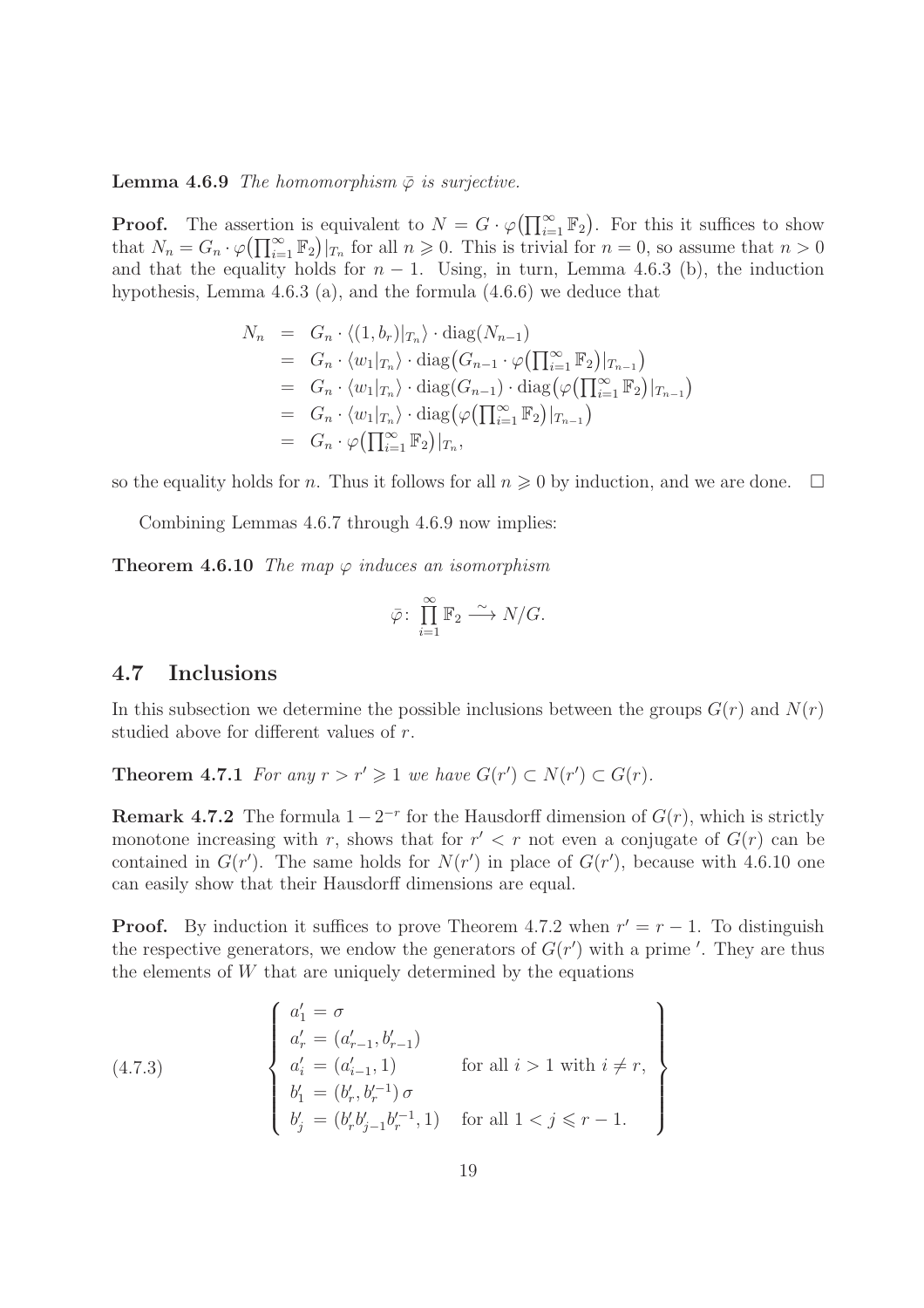Moreover, by Theorem 4.6.10 for  $r-1$  in place of r the group  $N(r')$  is topologically generated by these together with the elements recursively defined by

(4.7.4) 
$$
\begin{cases} w'_1 := (1, b'_{r-1}), \\ w'_{i+1} := (w'_i, w'_i) \text{ for all } i \geq 1. \end{cases}
$$

We must prove that all these elements lie in  $G(r)$ . For this we do not need to mention the group  $G(r')$  at all, and can use the previously established results about  $G(r)$ . For simplicity we again abbreviate  $G := G(r)$ . Note that by Proposition 4.2.5 with  $r - 1$  in place of r we have  $sgn_r(a'_i) = sgn_r(b'_j) = 1$  for all i and j.

**Lemma 4.7.5** For all  $1 \leq j \leq r-1$  we have  $b'_j \in G(r)$ .

**Proof.** It suffices to prove that for all  $n \geq 0$  we have  $b'_j|_{T_n} \in G_n$  for all j. For  $n \leq r$ this follows from the fact that  $G_n = W_n$  by Proposition 4.2.6. So assume that it is true for some  $n \geq r$  and all j. Then  $sgn_r$  factors through  $W_n$ , and since  $sgn_r(b'_j) = 1$  for all j, we deduce that  $b'_j|_{T_n} \in H_n$  for all j. The recursion relations (4.7.3) thus imply that all  $b'_j|_{T_{n+1}}$  lie in  $(H_n \times H_n) \rtimes \langle \sigma \rangle$  and hence in  $G_{n+1}$  by Proposition 4.3.6 (c). By induction the desired assertion therefore holds for all  $n \geqslant 0$ .

**Lemma 4.7.6** For all  $i \geqslant 1$  we have  $a'_i \in G$ .

**Proof.** Since the recursion relations  $(4.7.3)$  for  $a'_1, \ldots, a'_{r-1}$  coincide with the recursion relations (4.2.1) for  $a_1, \ldots, a_{r-1}$ , we have  $a'_i = a_i \in G$  for all  $1 \leq i \leq r-1$ . In particular we have  $a'_{r-1} \in G$  and  $b'_{r-1} \in G$  by Lemma 4.7.5. Since  $sgn_r(a'_{r-1}) = sgn_r(b'_{r-1}) = 1$ , they are actually contained in H, and so  $a'_{r} = (a'_{r-1}, b'_{r-1})$  is contained in  $H \times H \subset G$ . Now suppose we know that  $a'_i \in G$  for some  $i \geq r$ . Then the fact that  $sgn_r(a'_i) = 1$  implies that actually  $a'_i \in H$ . Thus  $a_{i+1} = (a_i, 1) \in H \times 1 \subset G$ . By induction it follows that  $a'_i \in G$  for all  $i \geq r$ , and we are done.

**Lemma 4.7.7** For all  $i \geq 1$  we have  $w'_i \in G$ .

**Proof.** By Lemma 4.7.5 we have  $b'_{r-1} \in G$ . Since moreover  $sgn_r(b'_{r-1}) = 1$ , this element already lies in H. Thus  $w'_1 = (1, b'_{r-1})$  lies in  $1 \times H$  and hence in G. Also, if  $w'_i \in G$  for some  $i \geq 1$ , then  $w'_{i+1} = \text{diag}(w'_i) \in G$  by Lemma 4.6.3 (a). By induction it follows that  $w'_i \in G$  for all  $i \geqslant 1$ .

By combining Lemmas 4.7.5 through 4.7.7 we deduce Theorem 4.7.1.  $\Box$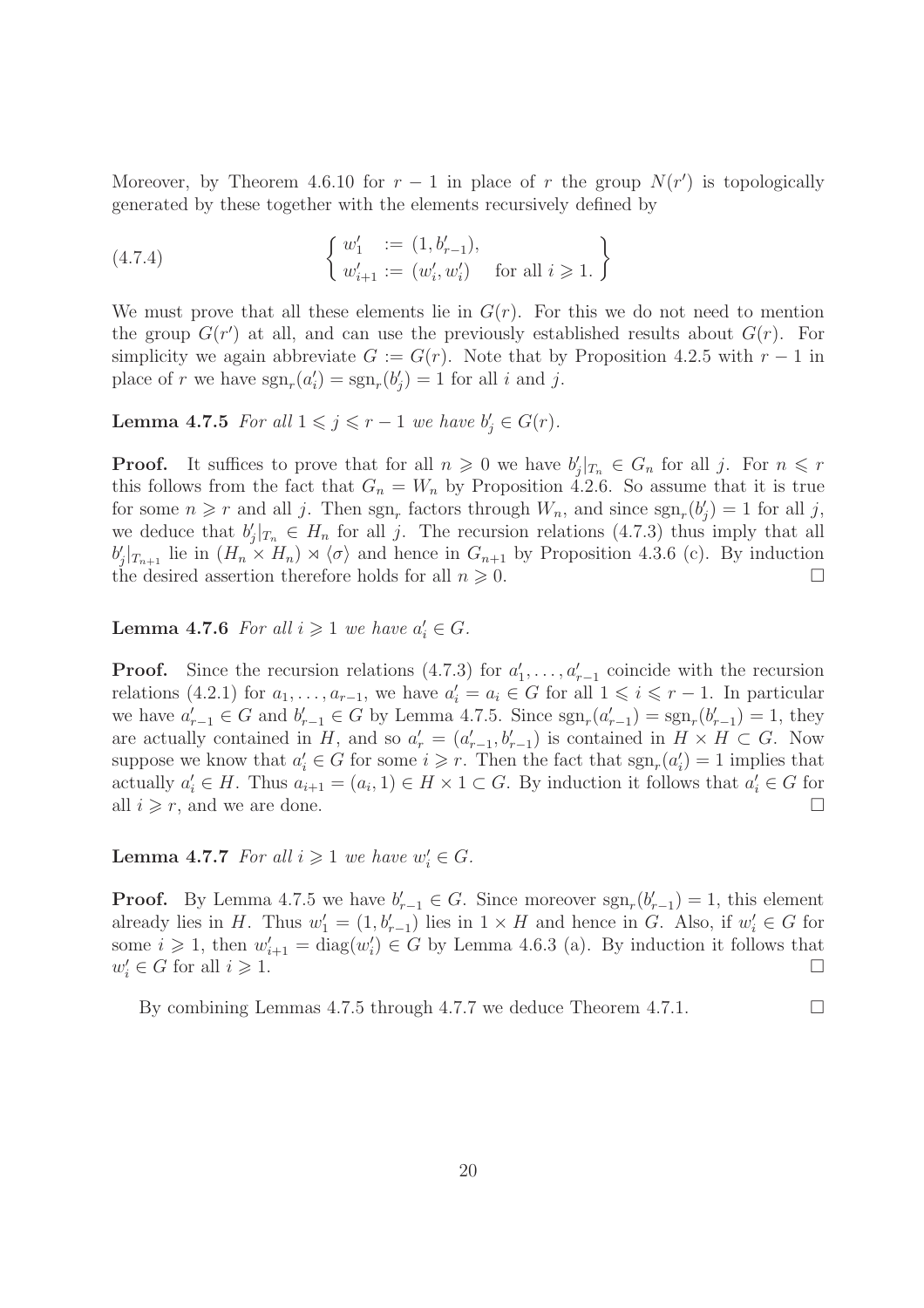#### 4.8 Iterated monodromy groups

Now let f be a quadratic morphism over a field k of characteristic  $\neq 2$  with the postcritical orbit  $P \subset \mathbb{P}^1(\bar{k})$ . (Compare the introduction and [6, §1.7].) In this subsection we assume that P is infinite. Let  $\rho: \pi_1^{\text{\'et}}(\mathbb{P}_k^1 \setminus P) \to W$  be the monodromy representation and  $G^{\text{geom}} \subset$  $G^{\text{arith}} \subset W$  the geometric and arithmetic fundamental groups associated to f. Let  $p_0$ ,  $q_0 \in \mathbb{P}^1(\bar{k})$  denote the two critical points of f. Note that necessarily  $f(p_0) \neq f(q_0)$ .

Theorem  $4.8.1$  $r^{r+1}(p_0) \neq f^{r+1}(q_0)$  for all  $r \geq 1$ , then  $G^{\text{geom}} = G^{\text{arith}} = W$ .

(b) Otherwise let  $r \geq 1$  be minimal with  $f^{r+1}(p_0) = f^{r+1}(q_0)$ . Then there exists  $w \in W$ such that  $G^{\text{geom}} = wG(r)w^{-1}$ .

**Proof.** Set  $X := \mathbb{P}^1(\overline{k})$  with the induced map  $f: X \to X$ , the set of critical points  $C := \{p_0, q_0\}$ , and the postcritical orbit  $P := \bigcup_{n \geq 1} f^n(C)$ . By the recursion relations (0.1) and the product relation, the given generators  $b_p$  for  $p \in P$  are strongly of type  $(X, f, C)$ in the sense of Subsection 4.1. In the case (a), Propositions 4.1.3 and 4.1.4 imply that  $G^{\text{geom}} = W$ . Since in general  $G^{\text{geom}} \subset G^{\text{arith}} \subset W$ , these inclusions are equalities in this case, proving (a).

In the case (b) the generators satisfy the recursion relations  $(4.1.5)$ , which up to renaming the generators are the same those in Theorem 4.5.1. Thus Theorem 4.5.1 shows that  $G^{\text{geom}} = wG(r)w^{-1}$  for some  $w \in W$ .

In the rest of this subsection we consider only the case 4.8.1 (b). For simplicity we change the identification of trees used in [6,  $\S1.7$ ] by the automorphism w, after which we have  $G^{\text{geom}} = G(r)$ , and the given generators  $b_{p_i}$  and  $b_{q_j}$  of  $G^{\text{geom}}$  are conjugate to  $a_i$  and  $b_j$ under  $G(r)$  for all  $i \geqslant 1$  and  $1 \leqslant j \leqslant r$ . Then  $G^{\text{arith}}$  is contained in the normalizer  $N(r)$  of  $G(r)$ , and to describe it it suffices to describe the factor group  $G^{\text{arith}}/G(r) \subset N(r)/G(r)$ . More precisely we will determine the composite homomorphism

(4.8.2) 
$$
\bar{\rho} \colon \operatorname{Gal}(\bar{k}/k) \twoheadrightarrow G^{\operatorname{arith}}/G(r) \hookrightarrow N(r)/G(r)
$$

obtained from the homomorphism  $\rho$ . Its composite with the isomorphism from Theorem 4.6.10 must have the form

(4.8.3) 
$$
(\chi_1, \chi_2, \ldots) : \text{Gal}(\bar{k}/k) \stackrel{\bar{\rho}}{\longrightarrow} N(r)/G(r) \cong \prod_{i=1}^{\infty} \mathbb{F}_2
$$

for continuous homomorphisms  $\chi_i$ : Gal $(\bar{k}/k) \to \mathbb{F}_2$  that remain to be determined.

**Lemma 4.8.4** The homomorphisms  $\chi_i$  for  $i \geq 1$  are all equal.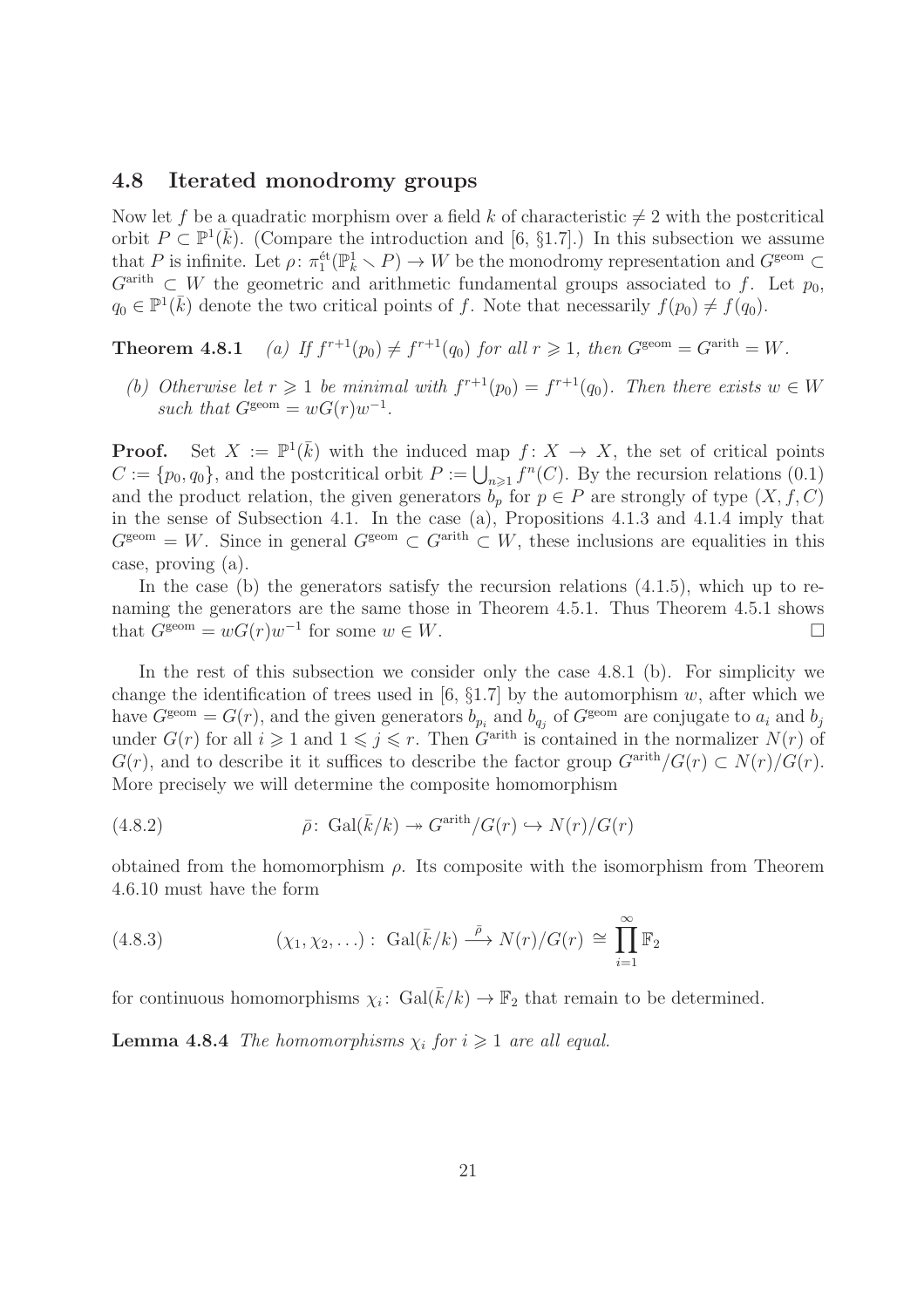Proof. Combining the short exact sequence (1.7.3) and the diagrams (1.7.11) and (1.7.12) of [6], we find the left third of the following commutative diagram:

$$
\begin{array}{ccc}\n\text{Gal}(\bar{k}/k) \xrightarrow{\bar{\rho}} & G^{\text{arith}}/G(r) \xrightarrow{\bar{\rho}} & N(r)/G(r) \xleftarrow{\bar{\varphi}} & \prod_{i=1}^{\infty} \mathbb{F}_2 \\
\downarrow & & \downarrow & \downarrow & \downarrow \\
\text{(4.8.5)} & \text{Gal}(\bar{k}/k) \xrightarrow{\bar{\rho}} & \text{G}^{\text{arith}} \cap (W \times W) \xleftarrow{\bar{\rho}} & N(r) \cap (W \times W) \\
& & \downarrow & \downarrow & \downarrow & \downarrow \\
& & \text{[pr}_1] & & \text{[pr}_1] & \downarrow \\
\text{Gal}(\bar{k}/k) \xrightarrow{\bar{\rho}} & \text{G}^{\text{arith}}/G(r) \xleftarrow{\bar{\rho}} & N(r)/G(r) \xleftarrow{\bar{\varphi}} & \prod_{i=1}^{\infty} \mathbb{F}_2\n\end{array}
$$

The middle third comes from the inclusions  $G(r) \subset G^{\text{arith}} \subset N(r)$ . The homomorphisms from the second row to the first are obtained from the natural inclusions, and they are isomorphisms, because  $G(r)$  acts transitively on level 1 and therefore  $W = G(r) \cdot (W \times W)$ . In the right third the isomorphism  $\overline{\varphi}$  is that from Theorem 4.6.10. The rightmost vertical homomorphism marked (∗) is defined to make everything commute. To determine it recall that  $(k_1, k_2, \ldots) \in \prod_{i=1}^{\infty} \mathbb{F}_2$  corresponds to the element  $\varphi(k_1, k_2, \ldots) \in N$ , which by the definition (4.6.4) of  $w_1$  and the formula (4.6.6) is equal to  $(1, b_r)^{k_1} \cdot diag(\varphi(k_2, k_3, \ldots)).$ Thus it lies in  $W \times W$ , and its image under  $pr_1$  is  $pr_1(\text{diag}(\varphi(k_2, k_3, \ldots))) = \varphi(k_2, k_3, \ldots)$ . It follows that to make the diagram (4.8.5) commutes the map (∗) must be defined by  $(k_1, k_2, \ldots) \mapsto (k_2, k_3, \ldots)$ . This implies that  $\chi_1 = \chi_2 = \chi_3 = \ldots$ , as desired.

**Lemma 4.8.6** Identify  $\mathbb{F}_2$  with the the symmetric group  $S_2$  on two letters, and let  $\vartheta$ :  $Gal(\bar{k}/k) \rightarrow S_2 \cong \mathbb{F}_2$  denote the homomorphism describing the action of  $Gal(\bar{k}/k)$  on the set of critical points  $C = \{p_0, q_0\} \subset \mathbb{P}^1(\bar{k})$ . Then  $\chi_1 = \vartheta$ .

**Proof.** By Proposition 4.5.4 the elements  $a_1$  and  $b_1$  lie in two different conjugacy classes of  $G(r)$ . Since  $w_1 \in N(r)$  is an element of order two satisfying  $w_1^{-1}a_1w_1 = (1, b_r^{-1}) \sigma(1, b_r) =$  $(b_r, b_r^{-1}) \sigma = b_1$ , conjugation by  $w_1$  interchanges these two conjugacy classes. Also, for any  $i \geq 1$  the element  $w_{i+1} = (w_i, w_i)$  commutes with  $a_1 = \sigma$ , and since by Lemma 4.6.7 it commutes with  $w_1$  modulo  $G(r)$ , it follows that conjugation by  $w_{i+1}$  maps each of the conjugacy classes of  $a_1$  and  $b_1$  to themselves. Together this implies that conjugation by  $\tilde{w} := w_1 w_2 w_3 \cdots = \varphi(1, 1, 1, \ldots)$  interchanges the conjugacy classes of  $a_1$  and  $b_1$  in  $G(r)$ .

Let us name the generators of  $G^{\text{geom}}$  as in Theorem 4.5.1. Then  $a'_1$  and  $b'_1$  are generators of the images of inertia groups at  $p_1$  and  $q_1$ , respectively. From Theorem 4.5.1 we know that  $a'_1$  is conjugate to  $a_1$  under  $G(r)$ , and  $b'_1$  is conjugate to  $b_1$  under  $G(r)$ . Thus conjugation by  $\tilde{w}$  interchanges the two distinct conjugacy classes of  $a'_1$  and  $b'_1$  in  $G(r)$ .

Now consider any element  $\gamma \in \pi_1^{\text{\'et}}(\mathbb{P}_k^1 \setminus P)$ . By Lemma 4.8.4 its image in  $N(r)$  has the form  $\rho(\gamma) = g\tilde{w}^{\lambda}$  for some  $g \in G(r)$  and  $\lambda \in \{0, 1\}$ . Then  $\lambda = 1$  if and only if conjugation by  $\rho(\gamma)$  interchanges the conjugacy classes of  $a'_1$  and  $b'_1$ , which it does if and only if the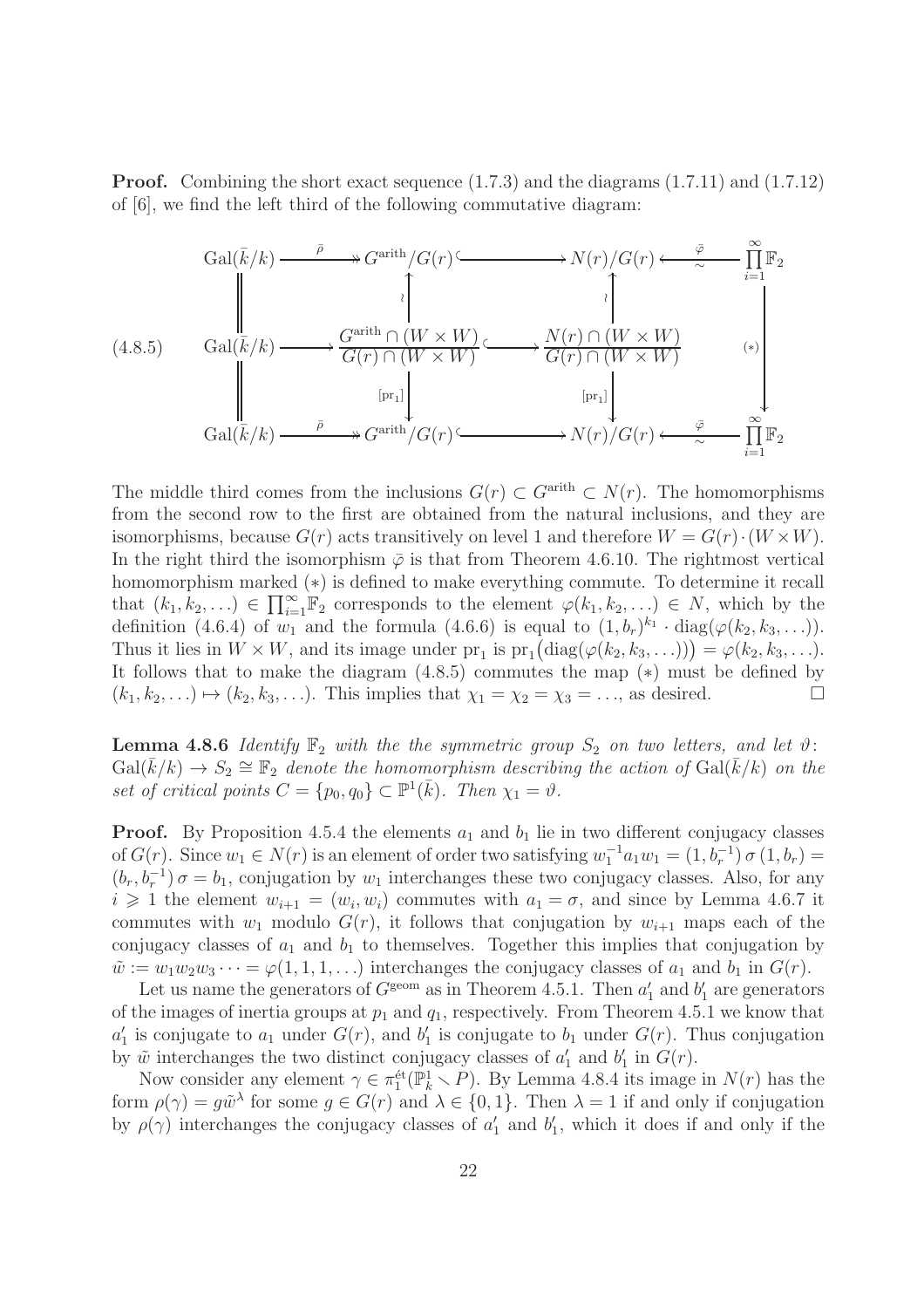Galois action of  $\gamma$  interchanges the critical points  $p_0$  and  $q_0$ . This implies that  $\chi_1 = \vartheta$ , as desired.  $\Box$ 

By combining Lemmas 4.8.4 and 4.8.6 we deduce:

**Theorem 4.8.7** In the case 4.8.1 (b), the homomorphism  $\bar{\rho}$ : Gal( $\bar{k}/k$ )  $\rightarrow N(r)/G(r) \approx$  $\prod_{i=1}^{\infty} \mathbb{F}_2$  is equal to the homomorphism  $\vartheta$ :  $Gal(\bar{k}/k) \rightarrow S_2 \cong \mathbb{F}_2$  describing the action on the critical points  $C = \{p_0, q_0\} \subset \mathbb{P}^1(\bar{k})$  followed by the diagonal embedding  $\mathbb{F}_2 \hookrightarrow \prod_{i=1}^{\infty} \mathbb{F}_2$ .

Now consider the element  $\tilde{w} := \varphi(1, 1, 1, \ldots) \in N(r)$ , which by (4.6.4) and (4.6.6) satisfies

(4.8.8)  $\tilde{w} = w_1 \cdot \text{diag}(\tilde{w}) = (1, b_r) (\tilde{w}, \tilde{w}) = (\tilde{w}, b_r \tilde{w}).$ 

Note that this recursion relation determines  $\tilde{w}$  in its own right by [6, Prop. 1.4.1]. Let  $G(r)$  denote the subgroup of  $N(r)$  that is generated by  $G(r)$  and  $\tilde{w}$ . As the image of  $\tilde{w}$  in  $N(r)/G(r)$  has order 2, we have  $[G(r):G(r)]=2$ . Theorem 4.8.7 now directly implies:

**Theorem 4.8.9** In the case 4.8.1 (b) we have  $G^{\text{arith}} \sim G(r)$  if the two critical points of f are k-rational, and  $G^{\text{arith}} \sim \tilde{G}(r)$  otherwise.

Consider now in addition an intermediate field  $k \subset k' \subset \overline{k}$  and a point  $x' \in \mathbb{P}^1(k') \setminus P$ . Viewing x' as a point in  $\mathbb{P}^1(\bar{k})$ , we can construct the associated regular rooted binary tree  $T_{x'}$  with set of vertices  $\prod_{n\geqslant 0} f^{-n}(x')$ , as in [6, §1.7] with  $\bar{k}$  in place of L. This time we are interested in the natural action of  $Gal(\bar{k}/k')$  on  $T_{x'}$ . Identify  $T_{x'}$  with the standard tree T in some way and let  $G_{x'} \subset W$  denote the image of the continuous homomorphism  $Gal(\bar{k}/k') \rightarrow W$  describing the action on  $T_{x'}$ .

**Theorem 4.8.10** In the case 4.8.1 (b) there exists  $w \in W$  such that

 $G_{x'} \subset w\tilde{G}(r)w^{-1}.$ 

**Proof.** By [6, Prop. 1.8.1] there exists  $w \in W$  such that  $G_{x'} \subset wG^{arith}w^{-1}$ , so the theorem results from Theorem 4.8.9.

This partially answers a question of Rafe Jones [3, Question 3.4].

#### 4.9 Specialization

Let f be a quadratic morphism over a field k of characteristic  $\neq 2$ , with the critical points  $p_0, q_0 \in \mathbb{P}^1(\overline{k})$ . In this subsection we assume only that

$$
(4.9.1) \t fr+1(p0) = fr+1(q0)
$$

for some  $r \geq 1$ . Let  $G^{\text{geom}} \subset G^{\text{arith}} \subset W$  be the geometric and arithmetic fundamental groups associated to  $f$ .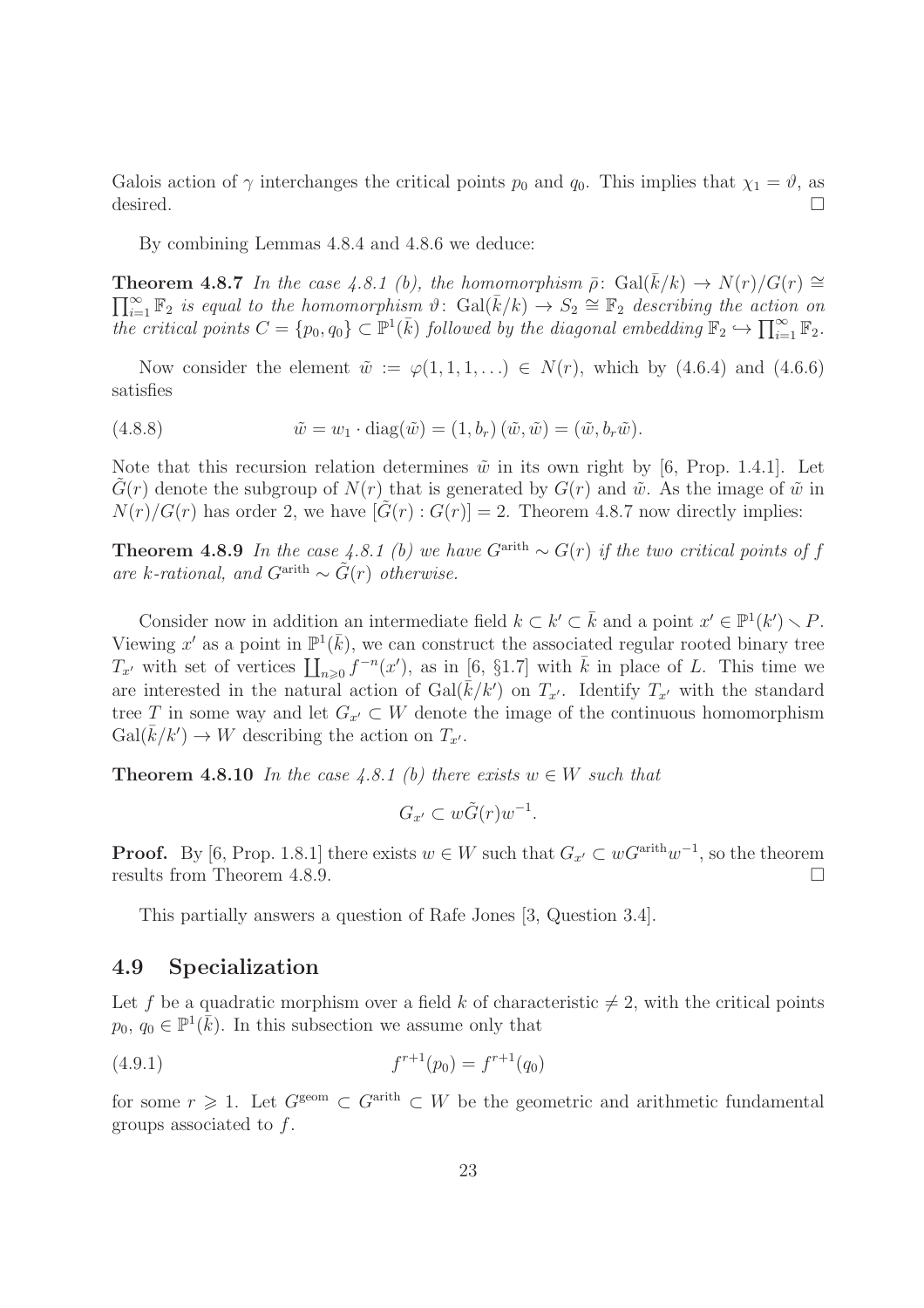As before let  $P \subset \mathbb{P}^1(\bar{k})$  denote the postcritical orbit of f. If P is infinite, the preceding section determines  $G^{\text{geom}}$  and  $G^{\text{arith}}$  and gives an upper bound for  $G_{x'}$  for any point  $x' \in$  $\mathbb{P}^1(k') \setminus P$ , up to conjugacy under W. If P is finite, the necessary knowledge on  $G^{\text{geom}}$  is not yet available to deduce the same kind of consequences for  $G^{\text{arith}}$  and  $G_{x'}$ . Nevertheless, using specialization we can at least find similar upper bounds as in the infinite case.

As a preparation we show:

**Lemma 4.9.2** There exist a noetherian normal integral domain  $R$  whose residue field  $k'$ is a finite extension of k, and a morphism  $F : \mathbb{P}^1_{\mathrm{Spec} R} \to \mathbb{P}^1_{\mathrm{Spec} R}$  which is fiberwise of degree 2, such that the quadratic morphism over  $k'$  induced by F coincides with the base change of f, and the quadratic morphism induced by  $F$  over the quotient field of  $R$  has an infinite postcritical orbit satisfying the analogue of  $(4.9.1)$ .

**Proof.** Choose  $\underline{t} = (t_1, \ldots, t_6) \in k^6$  such that  $f(x) = (t_1x^2 + t_2x + t_3)/(t_4x^2 + t_5x + t_6)$ . Let  $T_1, \ldots, T_6$  denote the variables on the affine space  $\mathbb{A}_k^6$ . Then the points in  $\mathbb{A}_k^6$  where  $F(x) := (T_1x^2 + T_2x + T_3)/(T_4x^2 + T_5x + T_6)$  defines a quadratic morphism form a Zariski open neighborhood  $U \subset \mathbb{A}^6_k$  of  $\underline{t}$ . Let  $X \subset \mathbb{P}_1 \times U$  denote the closed subscheme defined by the equation  $dF = 0$ . Thus X consists of the critical points of F and is therefore a finite  $\acute{e}$ tale Galois covering of degree 2 of U. In particular it is smooth of dimension 6 over k. Let  $P_0: X \hookrightarrow \mathbb{P}^1 \times X$  denote the section coming from the tautological embedding  $X \hookrightarrow \mathbb{P}^1 \times U$ . Let  $Q_0: X \hookrightarrow \mathbb{P}^1 \times X$  denote the section obtained by twisting  $P_0$  with the nontrivial Galois automorphism of X over U. Then the equation  $F^{r+1}(P_0) = F^{r+1}(Q_0)$  makes sense everywhere over X. Being a non-trivial equation on the irreducible smooth scheme  $\mathbb{P}^1 \times X$ , the points satisfying it form a closed subscheme  $Y \subset X$  which is equidimensional of dimension 5.

By the assumption (4.9.1) there exists a point  $y \in Y$  over  $t \in U$ . Choose any irreducible component Y' of Y which contains y. Let  $\tilde{Y}'$  be the normalization of Y' and  $\tilde{y} \in \tilde{Y}'$  a point over y. Let R be the local ring of  $\tilde{Y}'$  at  $\tilde{y}$ , which by construction is a noetherian normal integral domain whose residue field  $k'$  is a finite extension of  $k$ . For simplicity denote the quadratic morphism over  $\text{Spec } R$  induced by  $F$  again by  $F$ . Then the quadratic morphism over  $k'$  induced by  $F$  coincides with that induced by  $f$ . Moreover, the quotient field  $K$  of R is the function field of the irreducible variety  $Y'$  over k. By construction the quadratic morphism  $F$  over  $K$  satisfies the analogue of  $(4.9.1)$ .

It remains to show that the postcritical orbit of  $F$  over  $K$  is infinite. Assume it is finite. Then all relations within the postcritical orbit of  $F$  over  $K$  induce the same kind of relations within the postcritical orbit over any point of  $Y'$ . Thus the postcritical orbit over any point of  $Y'$  is finite and there are only finitely many combinatorial possibilities for it. By [5, Thm. 3.3] or Benedetto-Ingram-Jones-Levy [1, Cor. 6.3] it follows that the number of isomorphism classes of quadratic morphisms arising in all fibers over Y ′ is finite. Recall that Y' is irreducible of dimension 5 within X, and that X is finite étale over U. Thus the image  $V' \subset U$  of Y' is still irreducible of dimension 5, and the number of isomorphism classes of quadratic morphisms arising from  $F$  in all fibers over  $V'$  is finite.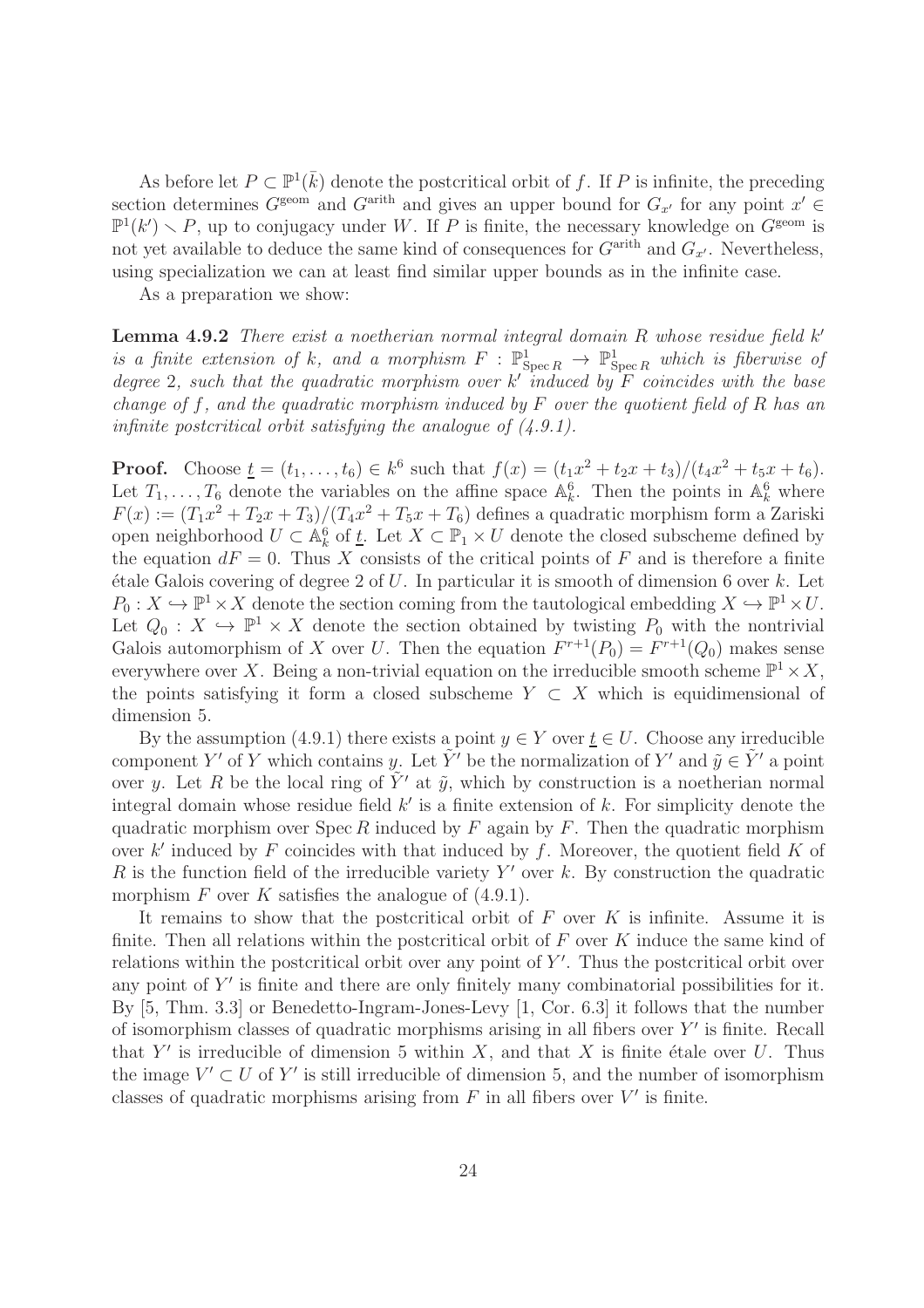On the other hand the isomorphism classes of quadratic morphisms over U correspond to the  $GL_{2,k}$ -orbits in U for the action by conjugation on F. Since each orbit has dimension  $\leq 4$ , any irreducible subvariety of dimension  $\geq 5$  of U must meet infinitely many isomorphism classes. We have therefore obtained a contradiction, and so the postcritical orbit of F over K is infinite, as desired.

**Theorem 4.9.3** In the situation above there exists  $w \in W$  such that

 $G^{\text{geom}} \subset wG(r)w^{-1} \quad \text{and} \quad [G^{\text{arith}} : G^{\text{arith}} \cap wG(r)w^{-1}] < \infty.$ 

**Proof.** Let  $k \supset k' \leftarrow R \hookrightarrow K$  and F be as in Lemma 4.9.2. Then on replacing k by k' the group  $G^{\text{geom}}$  does not change, while  $G^{\text{arith}}$  can only change to a subgroup of finite index. As the desired assertions are invariant under such a modification, we may without loss of generality assume that  $k = k'$ .

Let  $G_F^{\text{geom}} \subset G_F^{\text{arith}} \subset W$  be the geometric and arithmetic monodromy groups of F over K. Then by [6, Prop. 1.8.2] we have  $G^{\text{geom}} \subset wG_F^{\text{geom}}w^{-1}$  and  $G^{\text{arith}} \subset wG_F^{\text{arith}}w^{-1}$ for some  $w \in W$ . On the other hand, let  $r' \leq r$  be minimal such that F satisfies (4.9.1) with r' in place of r. Then by Theorems 4.8.1 (b) and 4.8.7 we have  $G_F^{\text{geom}} = w'G(r')w'^{-1}$ and  $[G_F^{\text{arith}}\, : \, G_F^{\text{geom}}\, ]$  $_{F}^{\text{geom}}$ ]  $\leqslant$  2. Moreover, by Theorem 4.7.1 we have  $G(r') \subset G(r)$ . Thus  $w'':=w'w\in W$  satisfies  $G^{\text{geom}}\subset w''G(r)w''^{-1}$  and  $[G^{\text{arith}}:G^{\text{arith}}\cap w''G(r)w''^{-1}]\leq 2$ , and we are done.

Finally, consider in addition an intermediate field  $k \subset k' \subset \overline{k}$  and a point  $x' \in \mathbb{P}^1(k') \setminus P$ , and let  $G_{x'} \subset W$  denote the image of the continuous homomorphism  $Gal(\bar{k}/k') \to W$ describing the action on  $T_{x'}$ .

**Theorem 4.9.4** In the situation above there exists  $w \in W$  such that

$$
[G^{\text{arith}} : G^{\text{arith}} \cap wG(r)w^{-1}] < \infty.
$$

**Proof.** By [6, Prop. 1.8.1] there exists  $w \in W$  such that  $G_{x'} \subset wG^{arith}w^{-1}$ , so the theorem results from the second part of Theorem 4.9.3.

This implies a tiny special case of a conjecture of Rafe Jones [3, Conj. 3.2].

**Example 4.9.5** For any  $a \in k \setminus \{0\}$  the quadratic morphism

$$
f(x) := \frac{x^2 - a}{x^2 + a}
$$

has the critical points  $\infty$  and 0, with  $f(\infty) = 1$  and  $f(0) = -1$  and  $f^2(\infty) = f^2(0) = \frac{1-a}{1+a}$ . If a is transcendental over the prime field of  $k$ , the postcritical orbit of  $f$  is infinite by the same argument as in the proof of Lemma 4.9.2. If  $k = \mathbb{Q}$ , one checks that the only values of a for which f is conjugate to a quadratic morphism in the list of Manes-Yap  $[4, Thm]$ . 1.2 are  $a = \pm 1$ . For these values we have  $f^2(\infty) = f^2(0) = 0$  or  $\infty$  and the postcritical orbit of f is finite. For all  $a \in \mathbb{Q} \setminus \{0, \pm 1\}$  the postcritical orbit of f is therefore infinite.